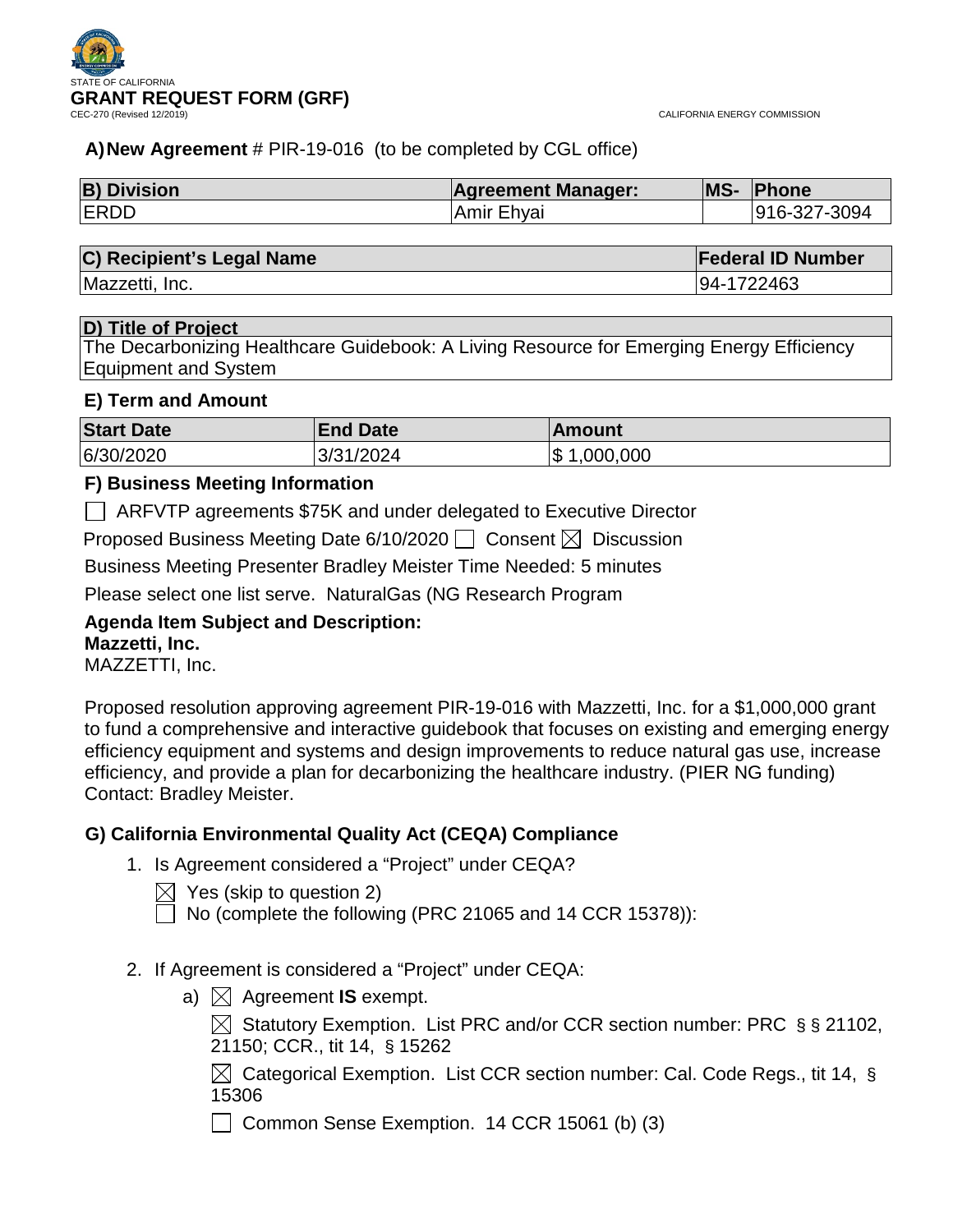

CALIFORNIA ENERGY COMMISSION

Explain reason why Agreement is exempt under the above section: This project entails gathering of information, analysis, planning and educational outreach and emphasize that there will be no physical changes. The Project is, therefore, categorically exempt from the provisions of CEQA pursuant to the Statutory Exemption of the State CEQA Guidelines for Feasibility and Planning (14 CCR § 15262), Class 6 Categorical Exemption for Information Collection (14 CCR § 15306), and Class 22 Categorical Exemption for Educational Programs Involving No Physical Changes (14 CCR § 15322).

b) Agreement **IS NOT** exempt. (consult with the legal office to determine next steps)

Check all that apply

 $\Box$  Initial Study

 $\Box$  Negative Declaration

**Mitigated Negative Declaration** 

 $\Box$  Environmental Impact Report

Statement of Overriding Considerations

# **H) List all subcontractors (major and minor) and equipment vendors:** (attach additional sheets as necessary)

| <b>Legal Company Name:</b> | <b>Budget</b> |
|----------------------------|---------------|
| Swenson He                 | \$290,359     |
| Charge Bliss, Inc.         | \$10,000      |
| <b>Kaiser Permanente</b>   | \$0           |
|                            |               |

# **I) List all key partners: (attach additional sheets as necessary)**

# **Legal Company Name:**

# **J) Budget Information**

| <b>Funding Source</b> | <b>Funding Year of</b><br>Appropriation | <b>Budget List</b><br><b>Number</b> | <b>Amount</b>  |
|-----------------------|-----------------------------------------|-------------------------------------|----------------|
| NG Subaccount, PIERDD | $18 - 19$                               | 501.001M                            | $ \$1,000,000$ |
|                       |                                         |                                     |                |
|                       |                                         |                                     |                |

R&D Program Area: EERO: Buildings TOTAL: \$1,000,000

Explanation for "Other" selection

Reimbursement Contract #: Federal Agreement #: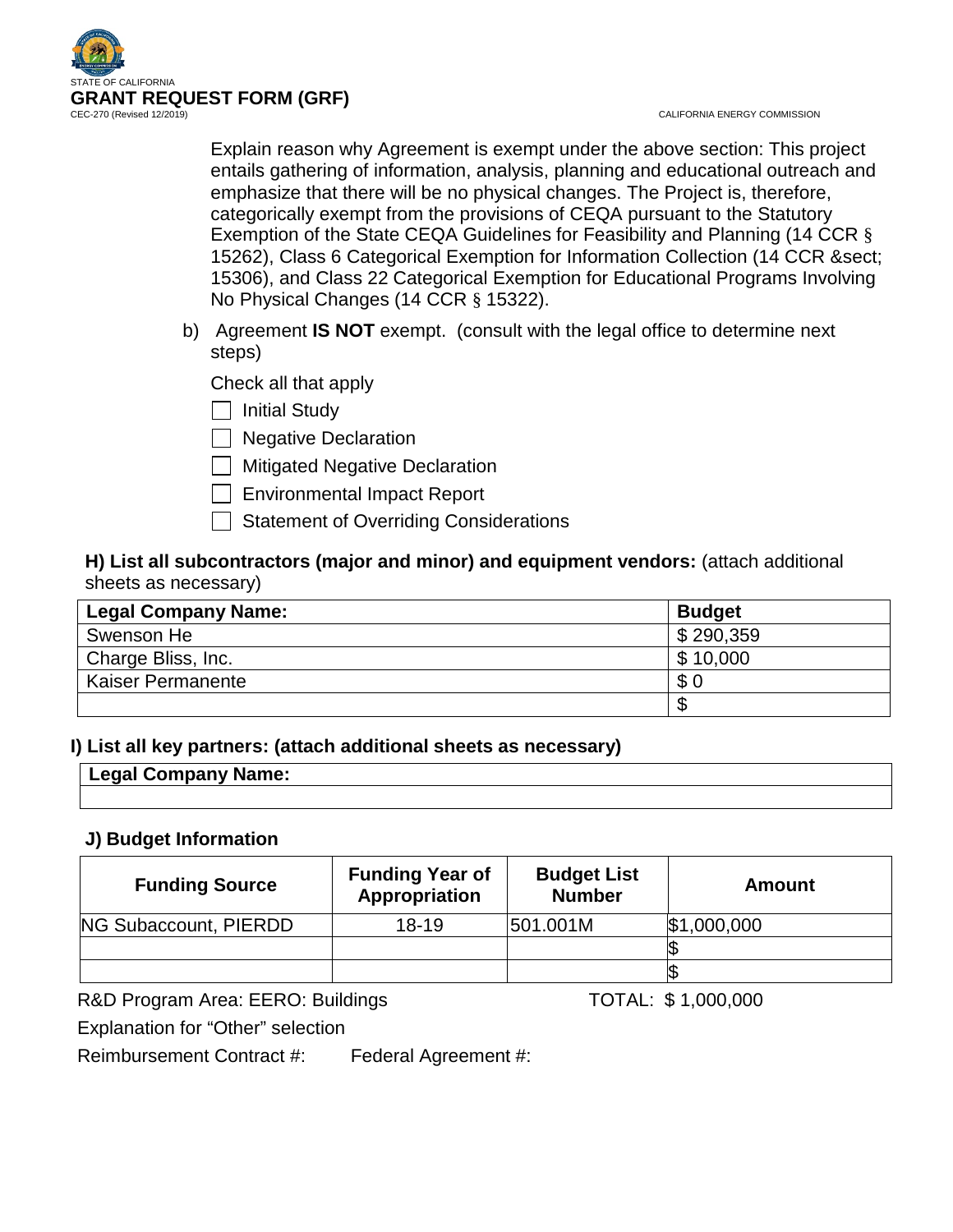

**K) Recipient's Contact Information 1. Recipient's Administrator/Officer**

Name: Angelica Chow

Address: 220 Montgomery St Ste 650

City, State, Zip: San Francisco, CA 94104-3455 Phone: 415-364-7211 E-Mail: achow@mazzetti.com

CALIFORNIA ENERGY COMMISSION

# **2. Recipient's Project Manager**

Name: Austin Barolin Address: 220 Montgomery St Ste 650

City, State, Zip: San Francisco, CA 94104-3455 Phone: 415-364-7229 E-Mail: abarolin@mazzetti.com

# **L) Selection Process Used**

- $\boxtimes$  Competitive Solicitation Solicitation #: GFO-19-504
- $\Box$  First Come First Served Solicitation Solicitation #:

# **M) The following items should be attached to this GRF**

- 1. Exhibit A, Scope of Work  $\boxtimes$  Attached
- 2. Exhibit B, Budget Detail  $\boxtimes$  Attached
- 3. CEC 105, Questionnaire for Identifying Conflicts  $\boxtimes$  Attached
- 4. Recipient Resolution  $\boxtimes$  N/A  $\Box$  Attached
- 5. CEQA Documentation  $\Box$  N/A  $\Box$  Attached

**\_\_\_\_\_\_\_\_\_\_\_\_\_\_\_\_\_\_\_\_\_\_\_\_\_\_\_ \_\_\_\_\_\_\_\_\_\_\_\_\_\_ Agreement Manager Date**

**\_\_\_\_\_\_\_\_\_\_\_\_\_\_\_\_\_\_\_\_\_\_\_\_\_\_\_ \_\_\_\_\_\_\_\_\_\_\_\_\_\_ Office Manager Date** 

**\_\_\_\_\_\_\_\_\_\_\_\_\_\_\_\_\_\_\_\_\_\_\_\_\_\_\_ \_\_\_\_\_\_\_\_\_\_\_\_\_\_ Deputy Director Date**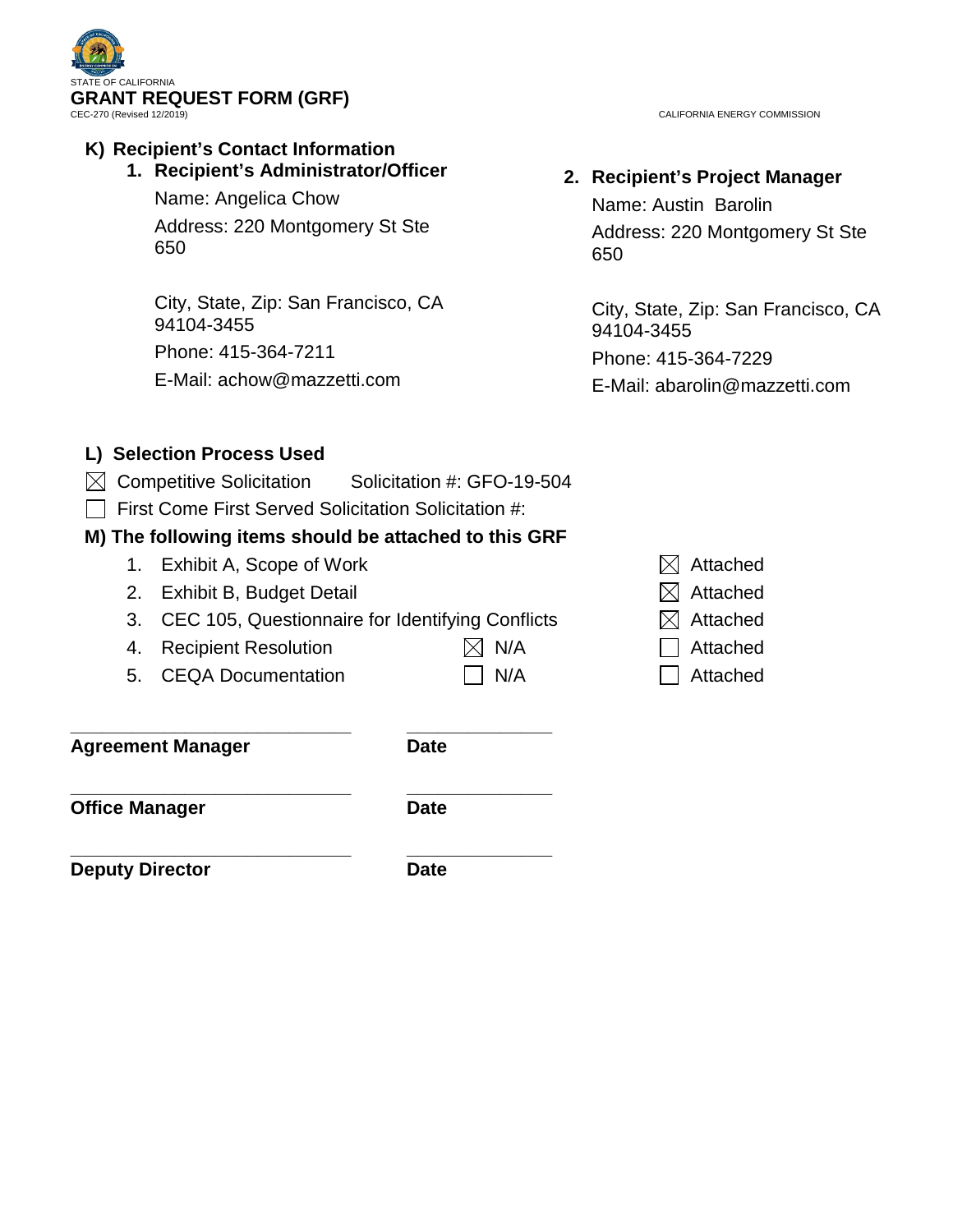# **I. TASK ACRONYM/TERM LISTS**

#### **A. Task List**

| Task # | CPR <sup>1</sup> | <b>Task Name</b>                                             |
|--------|------------------|--------------------------------------------------------------|
|        |                  | <b>General Project Tasks</b>                                 |
| 2      |                  | Build Online Platform for Decarbonizing Healthcare Guidebook |
| 3      |                  | Develop Content for the Guidebook                            |
|        |                  | Organize and Implement Workshop Series 1                     |
| 5.     | x                | Organize and Implement Workshop Series 2                     |
| 6      |                  | Launch and Implement Motivation Programs for Guidebook       |
|        | X                | Deliver Decarbonizing Healthcare Guidebook                   |
| 8      |                  | <b>Evaluation of Project Benefits</b>                        |
| 9      |                  | Technology/Knowledge Transfer Activities                     |

| <b>Acronym/Term</b> | <b>Meaning</b>                                                              |
|---------------------|-----------------------------------------------------------------------------|
| <b>AMFP</b>         | <b>Association of Medical Facility Professionals</b>                        |
| <b>ASHE</b>         | American Society for Health Care Engineering                                |
| <b>CAM</b>          | <b>Commission Agreement Manager</b>                                         |
| CAO                 | <b>Commission Agreement Officer</b>                                         |
| <b>CEC</b>          | <b>California Energy Commission</b>                                         |
| <b>CSHE</b>         | California Society of Hospital Engineering                                  |
| <b>CPR</b>          | <b>Critical Project Review</b>                                              |
| <b>GHG</b>          | Greenhouse Gas                                                              |
| Guidebook           | Decarbonizing Healthcare Guidebook                                          |
| <b>HVAC</b>         | Heating, Ventilating and Air Conditioning                                   |
| <b>IFHE</b>         | International Federation of Healthcare Engineering                          |
| <b>IOU</b>          | <b>Investor Owned Utility</b>                                               |
| <b>OSHPD</b>        | Office of Statewide Health Planning and Development                         |
| Project             | The Decarbonizing Healthcare Guidebook: A Living Resource for Emerging      |
|                     | <b>Energy Efficiency Equipment and Systems Project</b>                      |
| Stakeholder         | National, regulatory, state, hospital, local, or industry entity who will   |
|                     | contribute and/or benefit from the results of the research conducted during |
|                     | this project                                                                |
| <b>TAC</b>          | <b>Technical Advisory Committee</b>                                         |

## **II. PURPOSE OF AGREEMENT, PROBLEM/SOLUTION STATEMENT, AND GOALS AND OBJECTIVES**

## **A. Purpose of Agreement**

The purpose of this Agreement is to fund a comprehensive and interactive guidebook that focuses on existing and emerging energy efficiency equipment and systems and design improvements to

<span id="page-3-0"></span> $1$  Please see subtask 1.3 in Part III of the Scope of Work (General Project Tasks) for a description of Critical Project Review (CPR) Meetings.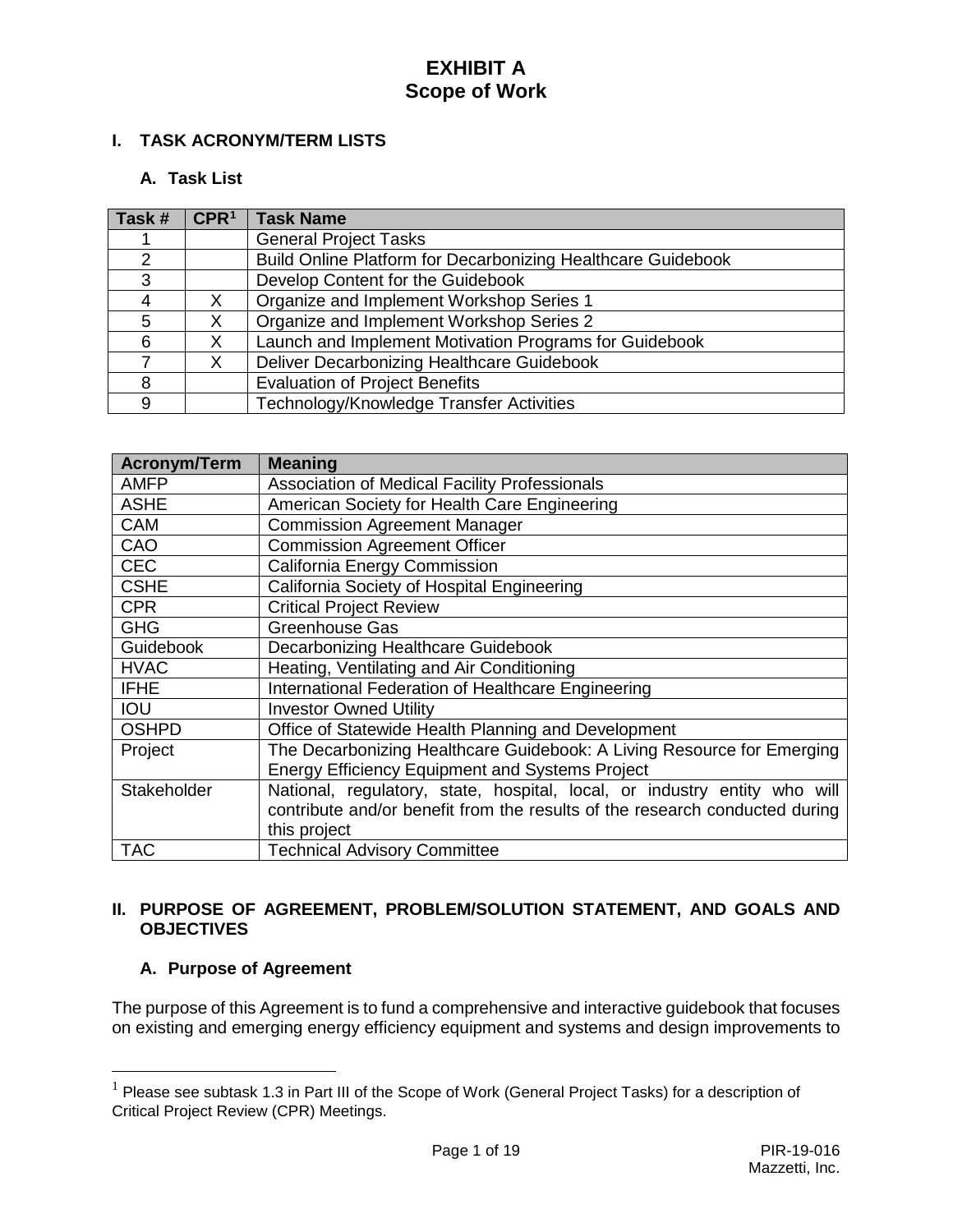reduce natural gas use, increase energy efficiency, and provide a plan for decarbonizing the healthcare industry.

## **B. Problem/ Solution Statement**

#### **Problem**

Healthcare buildings, such as hospitals, are the second largest consumer of energy per unit of floor area of all building types<sup>[2](#page-4-0)</sup>. Large, sophisticated heating, ventilation, and air conditioning (HVAC) systems and water heating systems are required to satisfy the demand of these facilities that have 24/7 operation and are occupied by thousands of patients, employees, and visitors every day. These systems consume a substantial amount of natural gas statewide. Healthcare-related greenhouse gas (GHG) emissions in the United States unfortunately increased 30 percent between 2006 and 2016, while other sectors have made progress to reduce GHG emissions. To help achieve California's important climate change policies and goals there is an immediate need to identify advanced energy efficiency solutions for hospitals that will reduce natural gas use, increase energy efficiency, and reduce energy costs, while maintaining or improving patient safety and hospital operations. Achieving these goals will require developing clear guidance for key stakeholders – engineers, designers, hospital operators, and regulatory agencies – so they can deploy state-of-the-art energy efficiency approaches that will minimize natural gas use and decarbonize hospitals.

#### **Solution**

The Decarbonizing Healthcare Guidebook: A Living Resource for Emerging Energy Efficiency Equipment and Systems Project (Project) will provide a comprehensive and interactive guidebook on existing and emerging energy efficiency equipment and systems. The Decarbonizing Healthcare Guidebook (Guidebook) will include customized design improvements to help substantially reduce natural gas use, increase efficiency, and provide a clear path to decarbonizing hospitals. Recipient will collaborate with hospital engineers and designers, as well as state regulatory agencies and healthcare nonprofits and organizations, to develop a design guide. This interactive tool is intended to aid hospitals in the planning and design of retrofit projects to substantially reduce operating costs and meet the state's decarbonization goals. The Guidebook will serve as a reference tool for hospital owners, operators, designers, architects, engineers, and regulators to understand the benefits of using advanced technologies and designs to minimize natural gas use, reduce GHG emissions, reduce healthcare costs and provide benefits for investor owned utility (IOU) ratepayers. To accommodate new and future technologies and to maintain the Guidebook's relevance beyond the term of the grant agreement, Recipient will develop both a publishable (print version) and an interactive online version of the Guidebook. These dual options will provide a Guidebook accessible to hospitals throughout California and beyond.

## **C. Goals and Objectives of the Agreement**

## **Agreement Goals**

 $\overline{a}$ 

The goals of this Agreement are to:

- Identify advanced technology solutions to help hospitals reduce or eliminate the use of natural gas for HVAC, hot water systems and other uses
- Collaborate with hospital engineers and designers and state regulatory agencies to ensure that the Guidebook will be an effective tool that provides guidance on advanced technologies

<span id="page-4-0"></span><sup>2</sup> GFO-19-504: De-carbonizing Healthcare and Large Buildings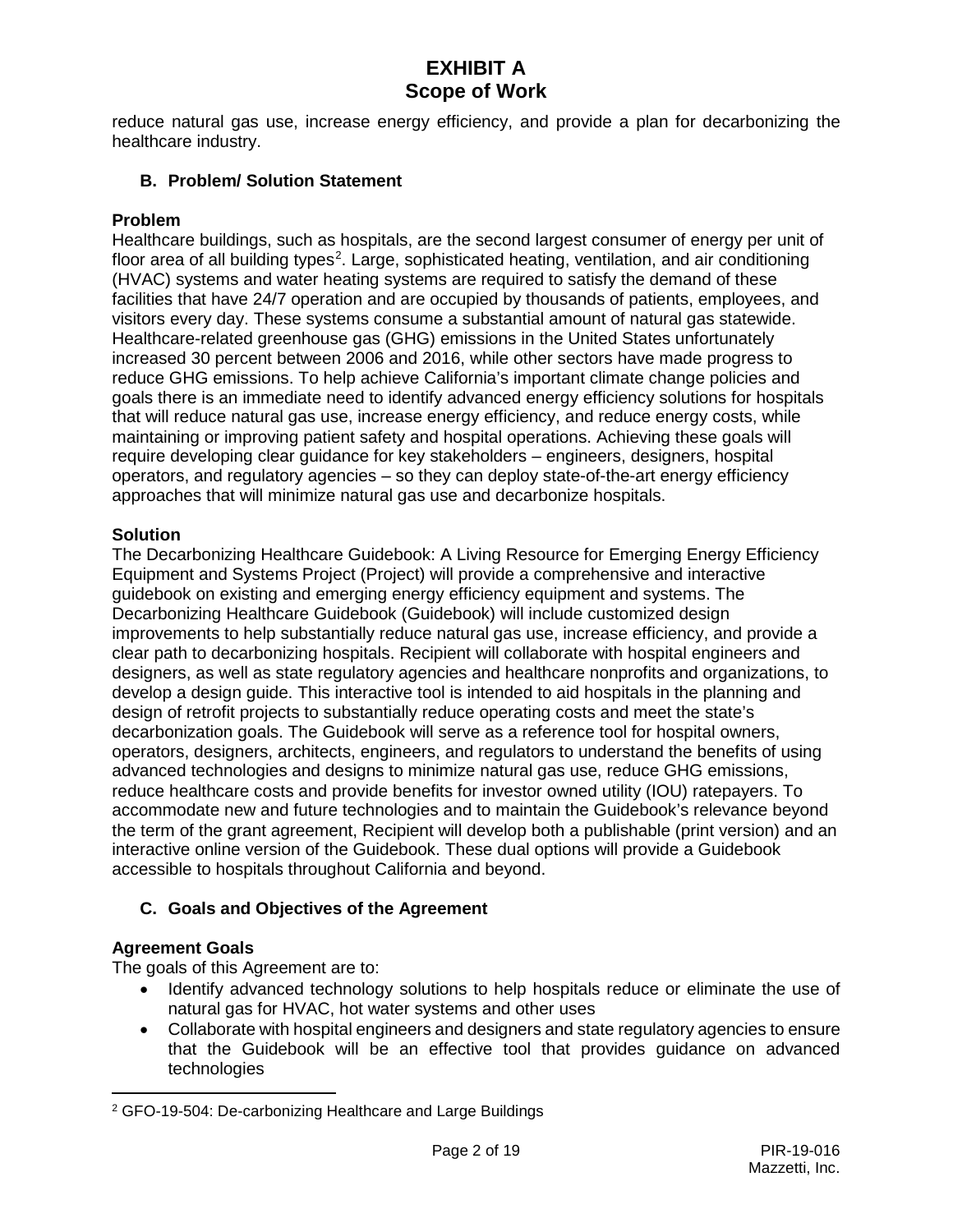- Provide a resource to identify pathways and incentives to reduce natural gas consumption in hospitals
- Develop an interactive online guidebook (living resource) to accommodate new and future technologies and maintain relevance beyond the grant term
- Provide environmental and economic benefits for IOU ratepayers
- Enable the increased deployment of advanced technologies to achieve the state's statutory energy goals, including AB 32/SB 32, AB 758, and SB 350

Ratepayer Benefits: This Agreement will result in ratepayer benefits, including greater energy reliability, lower costs, and increased safety. The Project will help reduce energy use, which will reduce GHG emissions and help mitigate the impacts of climate change, thus helping to provide greater energy reliability. In addition, by reducing the need for natural gas, California hospitals will be better equipped to withstand shortages from natural and man-made disasters and provide uninterrupted care for patients. In addition, reducing natural gas use will lower energy costs for hospitals, which can help reduce overall healthcare costs. Reducing natural gas use on-site also will help improve safety, as well as improve localized air quality for patients and IOU ratepayers. Finally, because much of the world looks to California for leadership, the Project likely will help inform the national and global healthcare communities, thus reducing natural gas use and GHG emissions throughout California and beyond.

Technological Advancement and Breakthroughs: This Agreement will lead to technological advancement and breakthroughs to overcome barriers to the achievement of the State of California's statutory energy goals by developing a comprehensive and interactive Guidebook that focuses on existing and emerging energy efficiency equipment, systems and design improvements to reduce natural gas use, increase efficiency, and provide a plan for decarbonizing the healthcare industry. In partnership with hospital engineers and designers, as well as state regulatory agencies and healthcare nonprofits and organizations, Recipient will use its extensive experience in healthcare technology and design to create both a publishable and interactive online version of the Guidebook*.* These dual options will help ensure that the Guidebook maintains its relevance beyond the term of the grant agreement. The online Guidebook platform will allow stakeholders to post new knowledge, ask questions, report on progress, and enable the Guidebook to be updated continuously with leading technologies, as well as lessons learned from real world applications. This is important because hospitals will not all be on the same schedule to retrofit their facilities. Rather, retrofitting likely will occur over several years, and scientists and engineers will continue to develop new, innovative technologies during those years that will be included in the Guidebook.

## **Agreement Objectives**

The objectives of this Agreement are to:

- Create a comprehensive and interactive *Decarbonizing Healthcare Guidebook* focused on emerging energy efficiency equipment and systems and design improvements to reduce natural gas use, increase efficiency
- Develop a model code and/or regulatory language to decarbonize hospitals
- Build an interactive platform for hospitals to motivate and measure their progress on improving efficiency and reducing natural gas use
- Reduce hospital on-site combustion of natural gas by 10 percent by 2025, with the associated reduction in costs and GHG emissions
- Reduce the use of on-site combustion of natural gas by new hospitals by 20 percent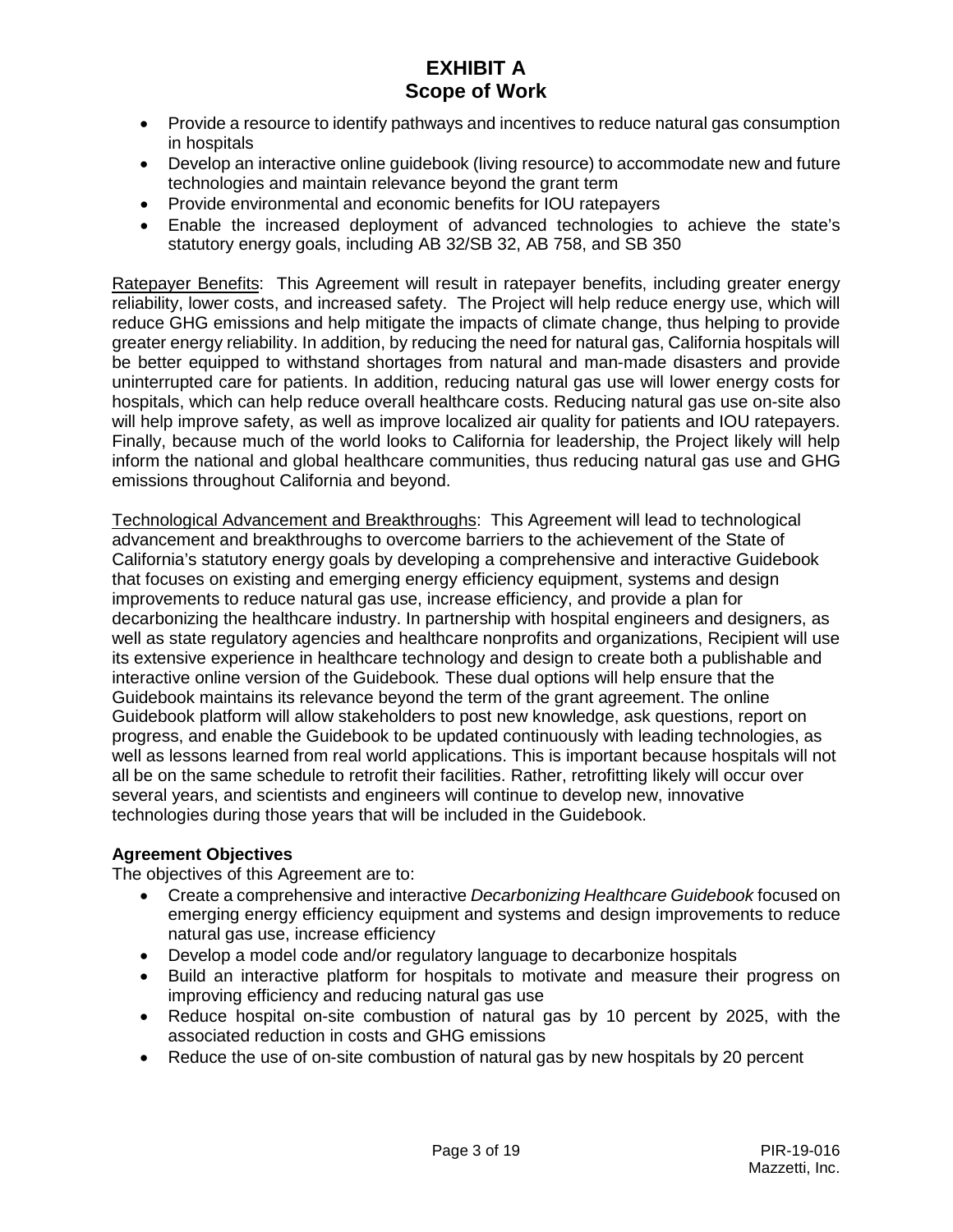#### **III. TASK 1 GENERAL PROJECT TASKS**

## **PRODUCTS**

#### **Subtask 1.1 Products**

The goal of this subtask is to establish the requirements for submitting project products (e.g., reports, summaries, plans, and presentation materials). Unless otherwise specified by the Commission Agreement Manager (CAM), the Recipient must deliver products as required below by the dates listed in the **Project Schedule (Part V).** Products that require a draft version are indicated by marking **"(draft and final)"** after the product name in the "Products" section of the task/subtask. If "(draft and final)" does not appear after the product name, only a final version of the product is required. With respect to due dates within this Scope of Work, **"days"** means working days.

#### **The Recipient shall:**

For products that require a draft version, including the Final Report Outline and Final Report

- Submit all draft products to the CAM for review and comment in accordance with the Project Schedule (Part V). The CAM will provide written comments to the Recipient on the draft product within 15 days of receipt, unless otherwise specified in the task/subtask for which the product is required.
- Consider incorporating all CAM comments into the final product. If the Recipient disagrees with any comment, provide a written response explaining why the comment was not incorporated into the final product.
- Submit the revised product and responses to comments within 10 days of notice by the CAM, unless the CAM specifies a longer time period, or approves a request for additional time.

For products that require a final version only

Submit the product to the CAM for acceptance. The CAM may request minor revisions or explanations prior to acceptance.

For all products

• Submit all data and documents required as products in accordance with the following Instructions for Submitting Electronic Files and Developing Software:

#### o **Electronic File Format**

Submit all data and documents required as products under this Agreement in an electronic file format that is fully editable and compatible with the Energy Commission's software and Microsoft (MS)-operating computing platforms, or with any other format approved by the CAM. Deliver an electronic copy of the full text of any Agreement data and documents in a format specified by the CAM, such as memory stick or CD-ROM.

The following describes the accepted formats for electronic data and documents provided to the Energy Commission as products under this Agreement, and establishes the software versions that will be required to review and approve all software products:

- Data sets will be in MS Access or MS Excel file format (version 2007 or later), or any other format approved by the CAM.
- Text documents will be in MS Word file format, version 2007 or later.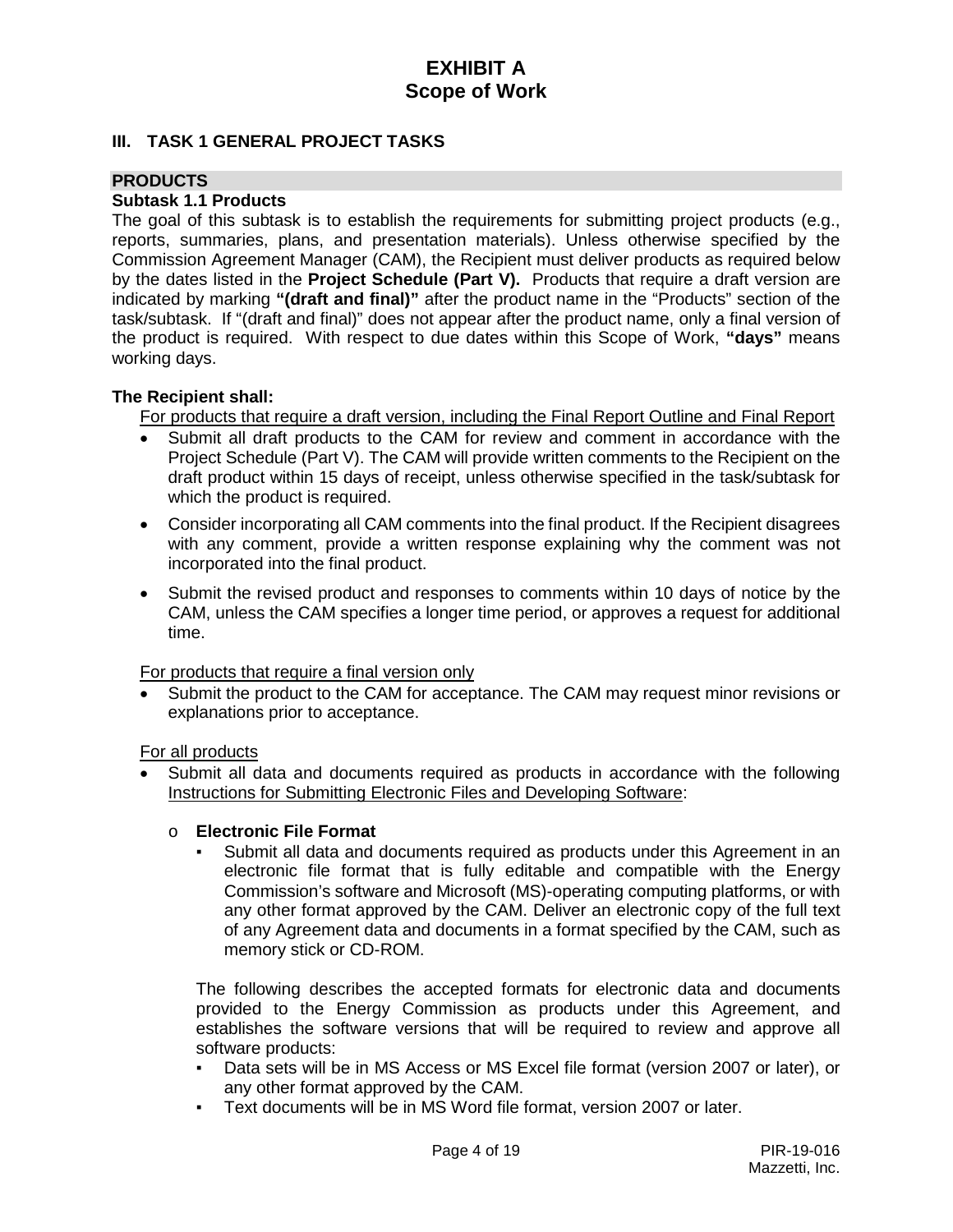- Documents intended for public distribution will be in PDF file format.
- The Recipient must also provide the native Microsoft file format.
- Project management documents will be in Microsoft Project file format, version 2007 or later.

#### o **Software Application Development**

Use the following standard Application Architecture components in compatible versions for any software application development required by this Agreement (e.g., databases, models, modeling tools), unless the CAM approves other software applications such as open source programs:

- Microsoft ASP.NET framework (version 3.5 and up). Recommend 4.0.
- Microsoft Internet Information Services (IIS), (version 6 and up) Recommend 7.5.
- Visual Studio.NET (version 2008 and up). Recommend 2010.
- C# Programming Language with Presentation (UI), Business Object and Data Layers.
- SQL (Structured Query Language).
- Microsoft SQL Server 2008, Stored Procedures. Recommend 2008 R2.
- Microsoft SQL Reporting Services. Recommend 2008 R2.
- XML (external interfaces).

Any exceptions to the Electronic File Format requirements above must be approved in writing by the CAM. The CAM will consult with the Energy Commission's Information Technology Services Branch to determine whether the exceptions are allowable.

#### *MEETINGS*

#### **Subtask 1.2 Kick-off Meeting**

The goal of this subtask is to establish the lines of communication and procedures for implementing this Agreement.

#### **The Recipient shall:**

• Attend a "Kick-off" meeting with the CAM, the Commission Agreement Officer (CAO), and any other Energy Commission staff relevant to the Agreement. The Recipient will bring its Project Manager and any other individuals designated by the CAM to this meeting. The administrative and technical aspects of the Agreement will be discussed at the meeting. Prior to the meeting, the CAM will provide an agenda to all potential meeting participants. The meeting may take place in person or by electronic conferencing (e.g., WebEx), with approval of the CAM.

The administrative portion of the meeting will include discussion of the following:

- o Terms and conditions of the Agreement;
- o Administrative products (subtask 1.1);
- o CPR meetings (subtask 1.3);
- o Match fund documentation (subtask 1.7);
- o Permit documentation (subtask 1.8);
- o Subcontracts (subtask 1.9); and
- o Any other relevant topics.

The technical portion of the meeting will include discussion of the following:

- o The CAM's expectations for accomplishing tasks described in the Scope of Work;
- o An updated Project Schedule;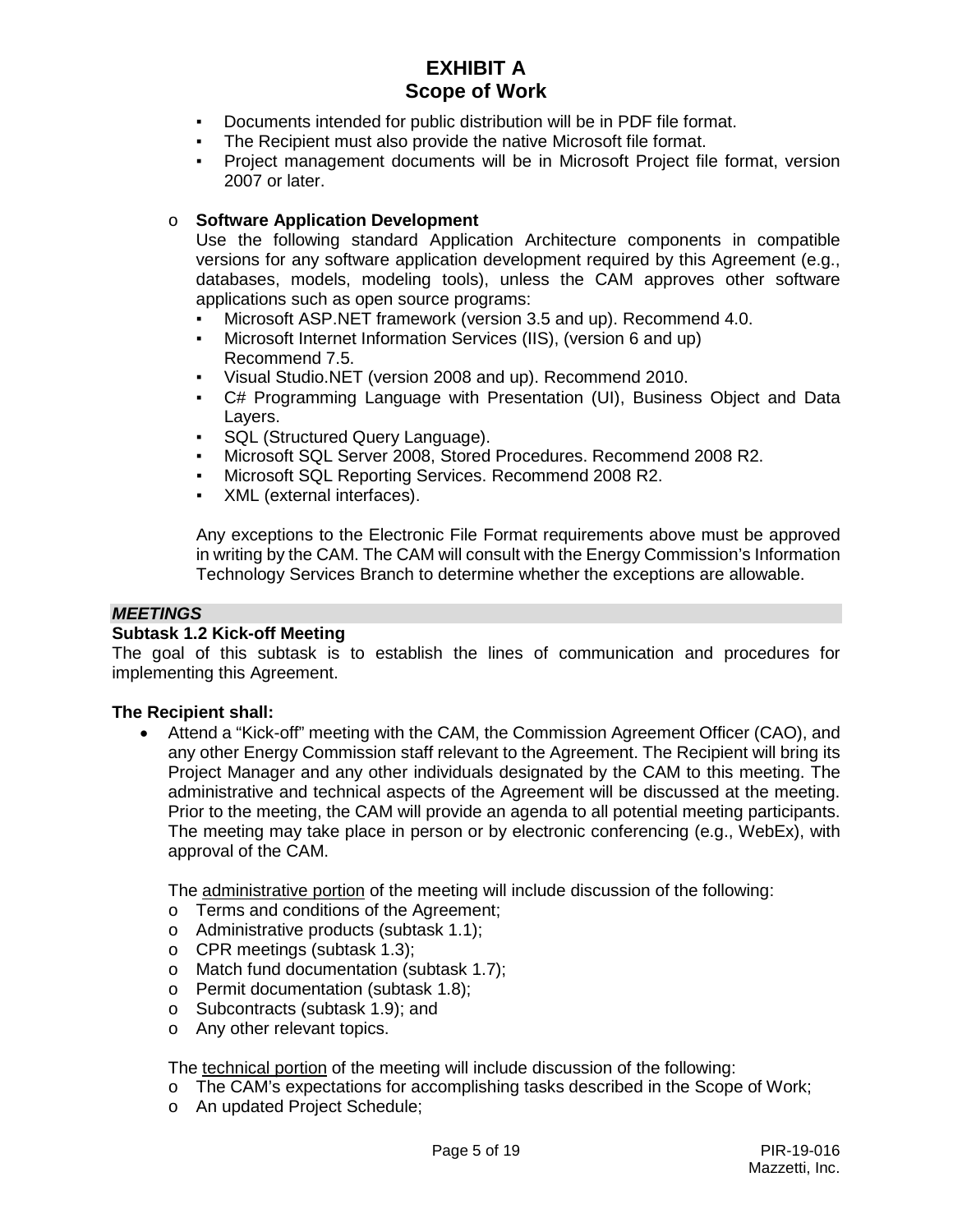- o Technical products (subtask 1.1);
- o Progress reports and invoices (subtask 1.5);
- o Final Report (subtask 1.6);
- o Technical Advisory Committee meetings (subtasks 1.10 and 1.11); and
- o Any other relevant topics.
- Provide an *Updated Project Schedule, List of Match Funds,* and *List of Permits*, as needed to reflect any changes in the documents.

#### **The CAM shall:**

- Designate the date and location of the meeting.
- Send the Recipient a *Kick-off Meeting Agenda*.

#### **Recipient Products:**

- Updated Project Schedule *(if applicable)*
- Updated List of Match Funds *(if applicable)*
- Updated List of Permits *(if applicable)*

#### **CAM Product:**

• Kick-off Meeting Agenda

#### **Subtask 1.3 Critical Project Review (CPR) Meetings**

The goal of this subtask is to determine if the project should continue to receive Energy Commission funding, and if so whether any modifications must be made to the tasks, products, schedule, or budget. CPR meetings provide the opportunity for frank discussions between the Energy Commission and the Recipient. As determined by the CAM, discussions may include project status, challenges, successes, advisory group findings and recommendations, final report preparation, and progress on technical transfer and production readiness activities (if applicable). Participants will include the CAM and the Recipient, and may include the CAO and any other individuals selected by the CAM to provide support to the Energy Commission.

CPR meetings generally take place at key, predetermined points in the Agreement, as determined by the CAM and as shown in the Task List on page 1 of this Exhibit. However, the CAM may schedule additional CPR meetings as necessary. The budget will be reallocated to cover the additional costs borne by the Recipient, but the overall Agreement amount will not increase. CPR meetings generally take place at the Energy Commission, but they may take place at another location, or may be conducted via electronic conferencing (e.g., WebEx) as determined by the CAM.

- Prepare a *CPR Report* for each CPR meeting that: (1) discusses the progress of the Agreement toward achieving its goals and objectives; and (2) includes recommendations and conclusions regarding continued work on the project.
- Submit the CPR Report along with any other *Task Products* that correspond to the technical task for which the CPR meeting is required (i.e., if a CPR meeting is required for Task 2, submit the Task 2 products along with the CPR Report).
- Attend the CPR meeting.
- Present the CPR Report and any other required information at each CPR meeting.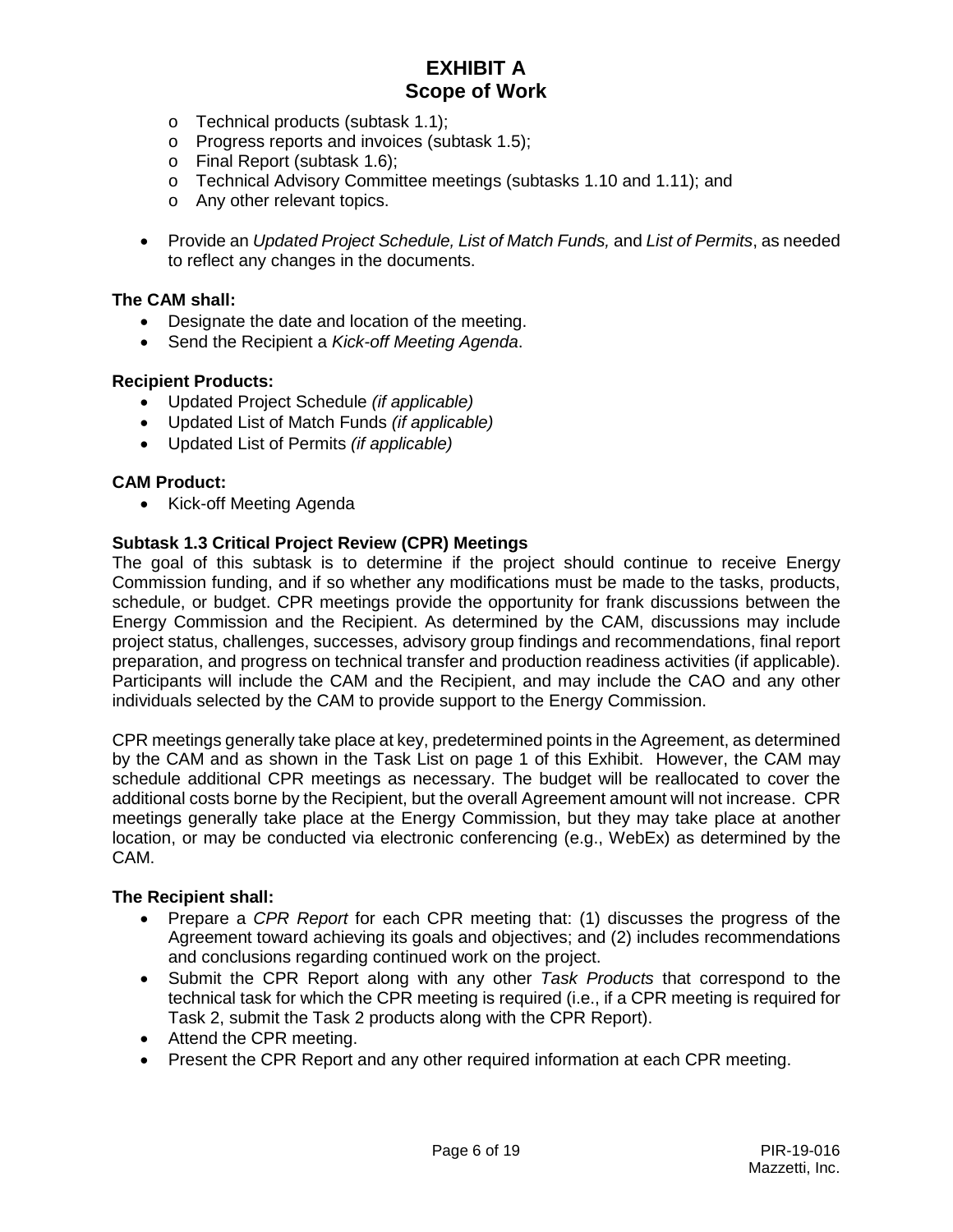# **The CAM shall:**

- Determine the location, date, and time of each CPR meeting with the Recipient's input.
- Send the Recipient a *CPR Agenda* and a *List of Expected CPR Participants* in advance of the CPR meeting. If applicable, the agenda will include a discussion of match funding and permits.
- Conduct and make a record of each CPR meeting. Provide the Recipient with a *Schedule for Providing a Progress Determination* on continuation of the project.
- Determine whether to continue the project, and if so whether modifications are needed to the tasks, schedule, products, or budget for the remainder of the Agreement. If the CAM concludes that satisfactory progress is not being made, this conclusion will be referred to the Deputy Director of the Energy Research and Development Division.
- Provide the Recipient with a *Progress Determination* on continuation of the project, in accordance with the schedule. The Progress Determination may include a requirement that the Recipient revise one or more products.

## **Recipient Products:**

- CPR Report(s)
- Task Products (draft and/or final as specified in the task)

## **CAM Products:**

- CPR Agenda
- List of Expected CPR Participants
- Schedule for Providing a Progress Determination
- Progress Determination

## **Subtask 1.4 Final Meeting**

The goal of this subtask is to complete the closeout of this Agreement.

## **The Recipient shall:**

• Meet with Energy Commission staff to present project findings, conclusions, and recommendations. The final meeting must be completed during the closeout of this Agreement. This meeting will be attended by the Recipient and CAM, at a minimum. The meeting may occur in person or by electronic conferencing (e.g., WebEx), with approval of the CAM.

The technical and administrative aspects of Agreement closeout will be discussed at the meeting, which may be divided into two separate meetings at the CAM's discretion.

- o The technical portion of the meeting will involve the presentation of findings, conclusions, and recommended next steps (if any) for the Agreement. The CAM will determine the appropriate meeting participants.
- $\circ$  The administrative portion of the meeting will involve a discussion with the CAM and the CAO of the following Agreement closeout items:
	- Disposition of any state-owned equipment.
	- Need to file a Uniform Commercial Code Financing Statement (Form UCC-1) regarding the Energy Commission's interest in patented technology.
	- The Energy Commission's request for specific "generated" data (not already provided in Agreement products).
	- Need to document the Recipient's disclosure of "subject inventions" developed under the Agreement.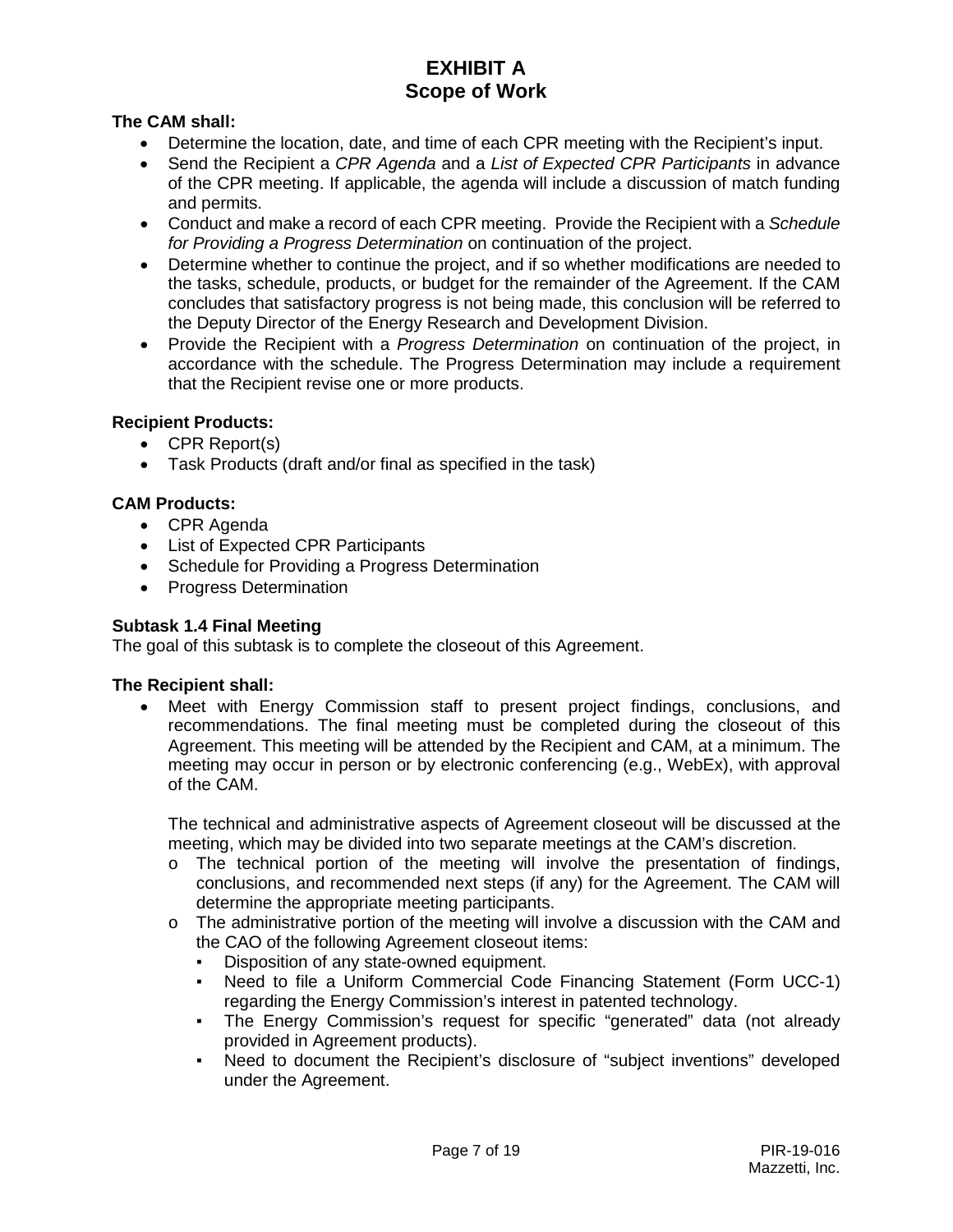- "Surviving" Agreement provisions such as repayment provisions and confidential products.
- Final invoicing and release of retention.
- Prepare a *Final Meeting Agreement Summary* that documents any agreement made between the Recipient and Commission staff during the meeting.
- Prepare a *Schedule for Completing Agreement Closeout Activities*.
- Provide *All Draft and Final Written Products* on a CD-ROM or USB memory stick, organized by the tasks in the Agreement.

## **Products:**

- Final Meeting Agreement Summary *(if applicable)*
- Schedule for Completing Agreement Closeout Activities
- All Draft and Final Written Products

## *REPORTS AND INVOICES*

## **Subtask 1.5 Progress Reports and Invoices**

The goals of this subtask are to: (1) periodically verify that satisfactory and continued progress is made towards achieving the project objectives of this Agreement; and (2) ensure that invoices contain all required information and are submitted in the appropriate format.

## **The Recipient shall:**

- Submit a monthly *Progress Report* to the CAM. Each progress report must:
	- o Summarize progress made on all Agreement activities as specified in the scope of work for the preceding month, including accomplishments, problems, milestones, products, schedule, fiscal status, and an assessment of the ability to complete the Agreement within the current budget and any anticipated cost overruns. See the Progress Report Format Attachment for the recommended specifications.
- Submit a monthly or quarterly *Invoice* that follows the instructions in the "Payment of Funds" section of the terms and conditions, including a financial report on Match Fund and in-state expenditures.

## **Products:**

- Progress Reports
- Invoices

## **Subtask 1.6 Final Report**

The goal of this subtask is to prepare a comprehensive Final Report that describes the original purpose, approach, results, and conclusions of the work performed under this Agreement. The CAM will review the Final Report, which will be due at least **two months** before the Agreement end date. When creating the Final Report Outline and the Final Report, the Recipient must use the Style Manual provided by the CAM.

## **Subtask 1.6.1 Final Report Outline**

## **The Recipient shall:**

• Prepare a *Final Report Outline* in accordance with the *Style Manual* provided by the CAM. *(See Task 1.1 for requirements for draft and final products.)*

## **Recipient Products:**

• Final Report Outline (draft and final)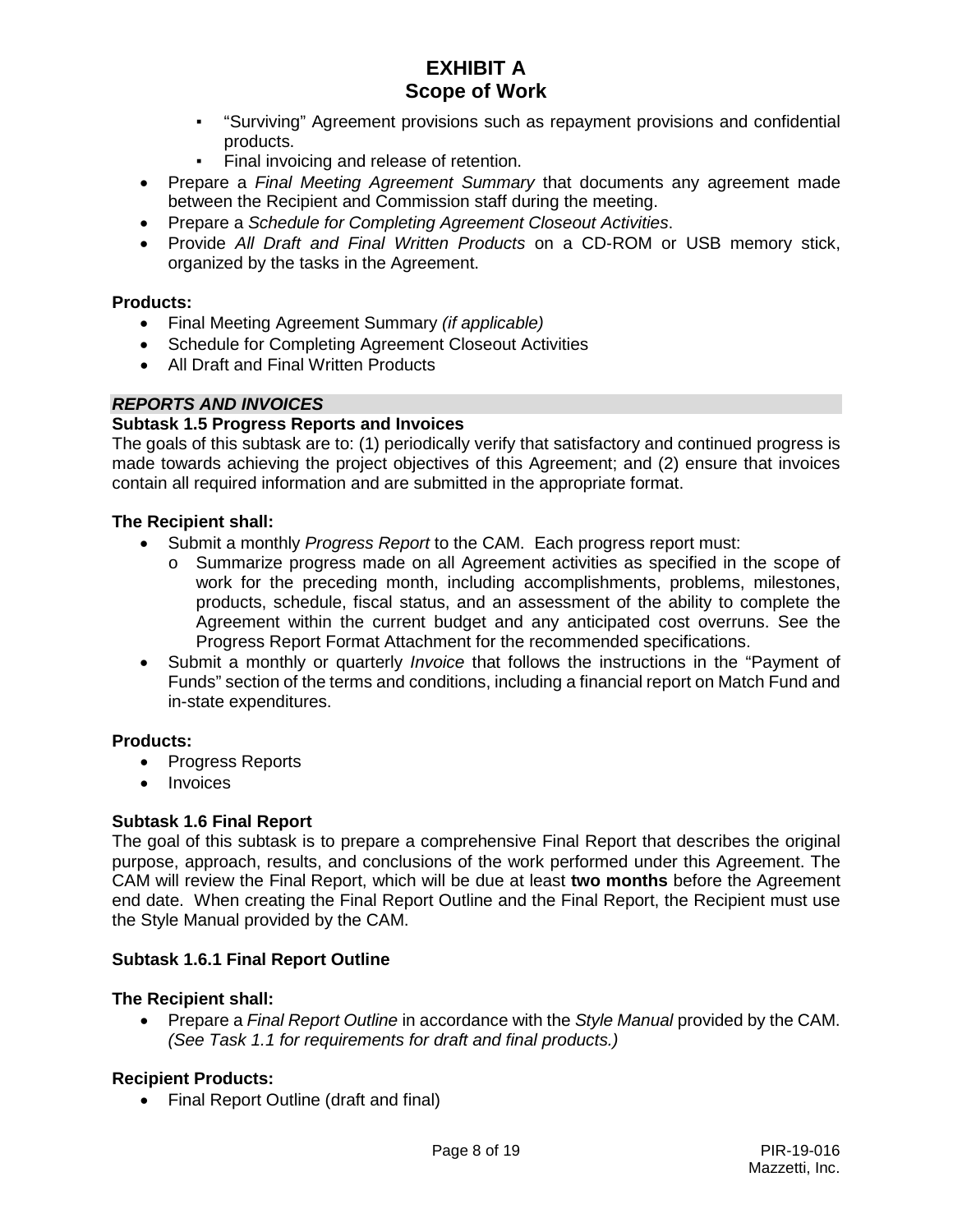# **CAM Product:**

- Style Manual
- Comments on Draft Final Report Outline
- Acceptance of Final Report Outline

## **Subtask 1.6.2 Final Report**

- Prepare a *Final Report* for this Agreement in accordance with the approved Final Report Outline, Style Manual, and Final Report Template provided by the CAM with the following considerations:
	- $\circ$  Ensure that the report includes the following items, in the following order:
		- **•** Cover page (**required**)<br>• Credits page on the rev
		- Credits page on the reverse side of cover with legal disclaimer (**required**)
		- Acknowledgements page (optional)
		- Preface (**required**)
		- Abstract, keywords, and citation page (**required**)
		- Table of Contents (**required**, followed by List of Figures and List of Tables, if needed)
		- Executive summary (**required**)
		- Body of the report (**required**)
		- References (if applicable)
		- Glossary/Acronyms (If more than 10 acronyms or abbreviations are used, it is required.)
		- Bibliography (if applicable)
		- Appendices (if applicable) (Create a separate volume if very large.)
		- Attachments (if applicable)
	- o Ensure that the document is written in the third person.
	- o Ensure that the Executive Summary is understandable to the lay public.
		- Briefly summarize the completed work. Succinctly describe the project results and whether or not the project goals were accomplished.
		- Identify which specific ratepayers can benefit from the project results and how they can achieve the benefits.
		- If it's necessary to use a technical term in the Executive Summary, provide a brief definition or explanation when the technical term is first used.
	- o Follow the Style Guide format requirements for headings, figures/tables, citations, and acronyms/abbreviations.
	- o Ensure that the document omits subjective comments and opinions. However, recommendations in the conclusion of the report are allowed.
	- o Include a brief description of the project results in the Abstract.
- Submit a draft of the report to the CAM for review and comment. The CAM will provide written comments to the Recipient on the draft product within 15 days of receipt
- Consider incorporating all CAM comments into the Final Report. If the Recipient disagrees with any comment, provide a written response explaining why the comment was not incorporated into the final product
- Submit the revised Final Report and responses to comments within 10 days of notice by the CAM, unless the CAM specifies a longer time period or approves a request for additional time.
- Submit one bound copy of the *Final Report* to the CAM along with *Written Responses to Comments on the Draft Final Report*.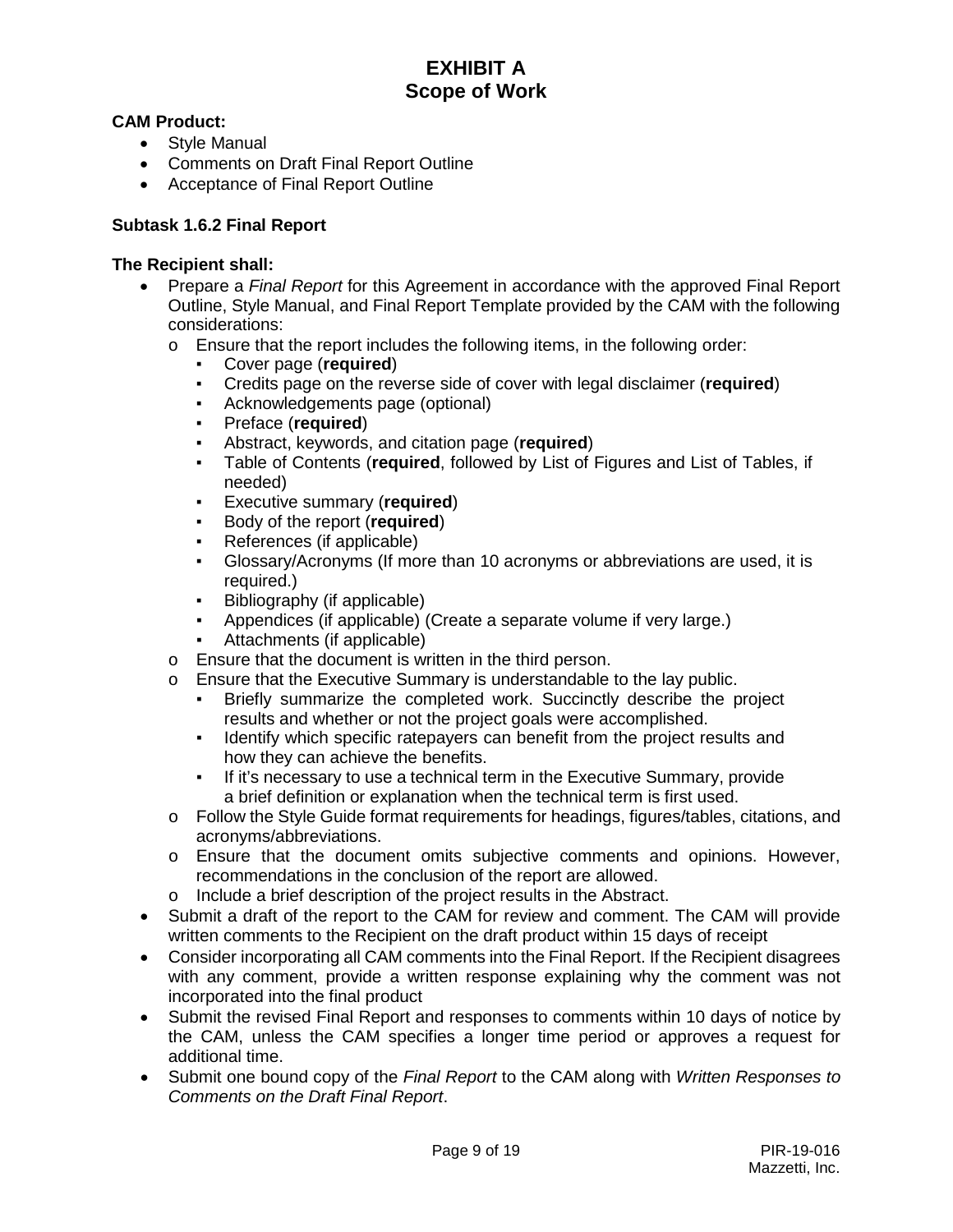#### **Products**:

- Final Report (draft and final)
- Written Responses to Comments on the Draft Final Report

#### **CAM Product:**

• Written Comments on the Draft Final Report

## *MATCH FUNDS, PERMITS, AND SUBCONTRACTS*

#### **Subtask 1.7 Match Funds**

The goal of this subtask is to ensure that the Recipient obtains any match funds planned for this Agreement and applies them to the Agreement during the Agreement term.

While the costs to obtain and document match funds are not reimbursable under this Agreement, the Recipient may spend match funds for this task. The Recipient may only spend match funds during the Agreement term, either concurrently or prior to the use of Energy Commission funds. Match funds must be identified in writing, and the Recipient must obtain any associated commitments before incurring any costs for which the Recipient will request reimbursement.

## **The Recipient shall:**

• Prepare a *Match Funds Status Letter* that documents the match funds committed to this Agreement. If no match funds were part of the proposal that led to the Energy Commission awarding this Agreement and none have been identified at the time this Agreement starts, then state this in the letter.

If match funds were a part of the proposal that led to the Energy Commission awarding this Agreement, then provide in the letter:

- o A list of the match funds that identifies:
	- The amount of cash match funds, their source(s) (including a contact name, address, and telephone number), and the task(s) to which the match funds will be applied.
	- The amount of each in-kind contribution, a description of the contribution type (e.g., property, services), the documented market or book value, the source (including a contact name, address, and telephone number), and the task(s) to which the match funds will be applied. If the in-kind contribution is equipment or other tangible or real property, the Recipient must identify its owner and provide a contact name, address, telephone number, and the address where the property is located.
	- If different from the solicitation application, provide a letter of commitment from an authorized representative of each source of match funding that the funds or contributions have been secured.
- At the Kick-off meeting, discuss match funds and the impact on the project if they are significantly reduced or not obtained as committed. If applicable, match funds will be included as a line item in the progress reports and will be a topic at CPR meetings.
- Provide a *Supplemental Match Funds Notification Letter* to the CAM of receipt of additional match funds.
- Provide a *Match Funds Reduction Notification Letter* to the CAM if existing match funds are reduced during the course of the Agreement. Reduction of match funds may trigger a CPR meeting.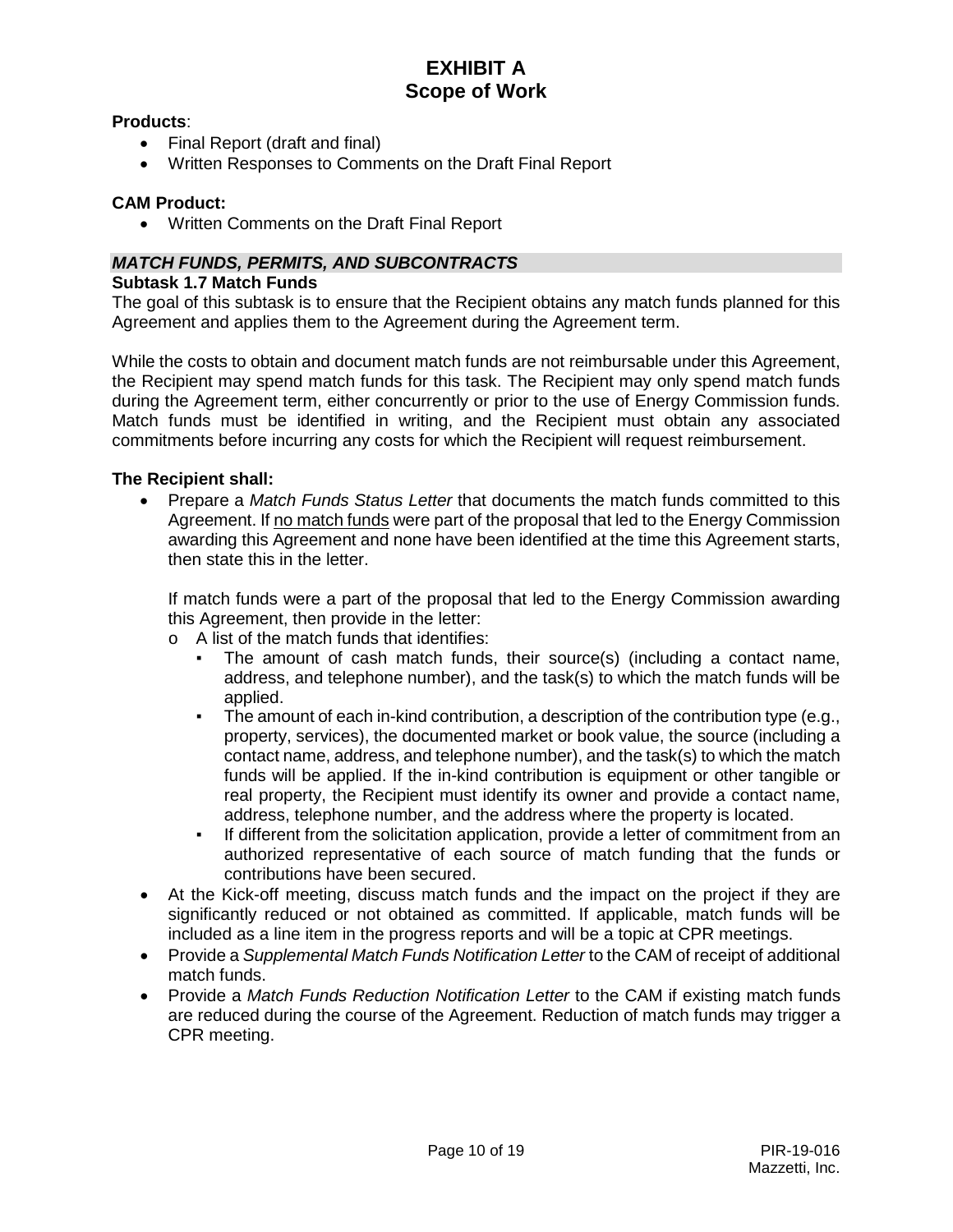## **Products:**

- Match Funds Status Letter
- Supplemental Match Funds Notification Letter *(if applicable)*
- Match Funds Reduction Notification Letter *(if applicable)*

#### **Subtask 1.8 Permits**

The goal of this subtask is to obtain all permits required for work completed under this Agreement in advance of the date they are needed to keep the Agreement schedule on track. Permit costs and the expenses associated with obtaining permits are not reimbursable under this Agreement, with the exception of costs incurred by University of California recipients. Permits must be identified and obtained before the Recipient may incur any costs related to the use of the permit(s) for which the Recipient will request reimbursement.

#### **The Recipient shall:**

- Prepare a *Permit Status Letter* that documents the permits required to conduct this Agreement. If no permits are required at the start of this Agreement, then state this in the letter. If permits will be required during the course of the Agreement, provide in the letter:
	- o A list of the permits that identifies: (1) the type of permit; and (2) the name, address, and telephone number of the permitting jurisdictions or lead agencies.
	- o The schedule the Recipient will follow in applying for and obtaining the permits.

The list of permits and the schedule for obtaining them will be discussed at the Kick-off meeting (subtask 1.2), and a timetable for submitting the updated list, schedule, and copies of the permits will be developed. The impact on the project if the permits are not obtained in a timely fashion or are denied will also be discussed. If applicable, permits will be included as a line item in progress reports and will be a topic at CPR meetings.

- If during the course of the Agreement additional permits become necessary, then provide the CAM with an *Updated List of Permits* (including the appropriate information on each permit) and an *Updated Schedule for Acquiring Permits*.
- Send the CAM a *Copy of Each Approved Permit*.
- If during the course of the Agreement permits are not obtained on time or are denied, notify the CAM within 5 days. Either of these events may trigger a CPR meeting.

#### **Products:**

- Permit Status Letter
- Updated List of Permits *(if applicable)*
- Updated Schedule for Acquiring Permits *(if applicable)*
- Copy of Each Approved Permit *(if applicable)*

#### **Subtask 1.9 Subcontracts**

The goals of this subtask are to: (1) procure subcontracts required to carry out the tasks under this Agreement; and (2) ensure that the subcontracts are consistent with the terms and conditions of this Agreement.

- Manage and coordinate subcontractor activities in accordance with the requirements of this Agreement.
- Incorporate this Agreement by reference into each subcontract.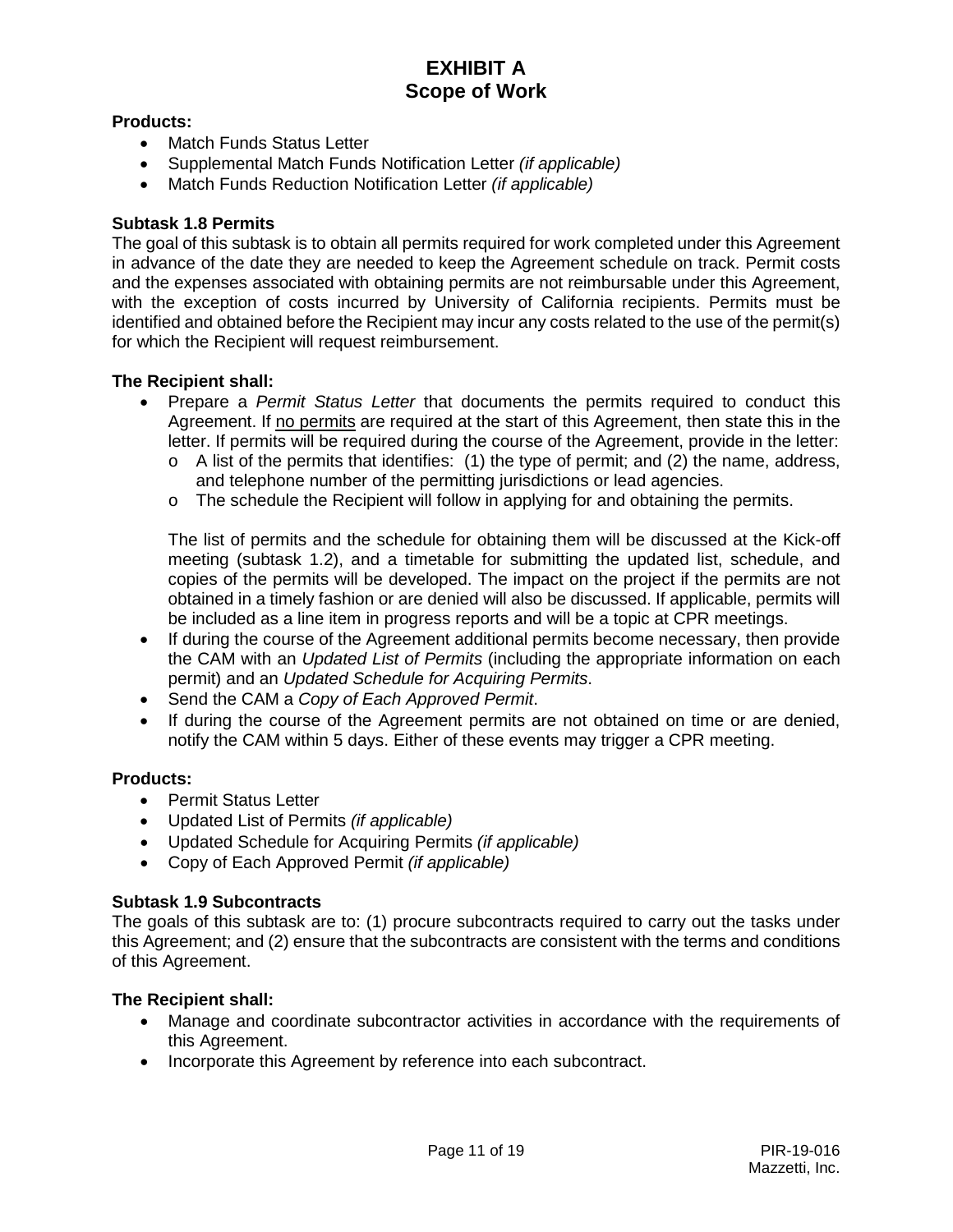- Include any required Energy Commission flow-down provisions in each subcontract, in addition to a statement that the terms of this Agreement will prevail if they conflict with the subcontract terms.
- If required by the CAM, submit a draft of each *Subcontract* required to conduct the work under this Agreement.
- Submit a final copy of the executed subcontract.
- Notify and receive written approval from the CAM prior to adding any new subcontractors (see the discussion of subcontractor additions in the terms and conditions).

#### **Products:**

• Subcontracts *(draft if required by the CAM)*

## *TECHNICAL ADVISORY COMMITTEE*

#### **Subtask 1.10 Technical Advisory Committee (TAC)**

The goal of this subtask is to create an advisory committee for this Agreement. The TAC should be composed of diverse professionals. The composition will vary depending on interest, availability, and need. TAC members will serve at the CAM's discretion. The purpose of the TAC is to:

- Provide guidance in project direction. The guidance may include scope and methodologies, timing, and coordination with other projects. The guidance may be based on:
	- o Technical area expertise;
	- o Knowledge of market applications; or
	- o Linkages between the agreement work and other past, present, or future projects (both public and private sectors) that TAC members are aware of in a particular area.
- Review products and provide recommendations for needed product adjustments, refinements, or enhancements.
- Evaluate the tangible benefits of the project to the state of California, and provide recommendations as needed to enhance the benefits.
- Provide recommendations regarding information dissemination, market pathways, or commercialization strategies relevant to the project products.

The TAC may be composed of qualified professionals spanning the following types of disciplines:

- Researchers knowledgeable about the project subject matter;
- Members of trades that will apply the results of the project (e.g., designers, engineers, architects, contractors, and trade representatives);
- Public interest market transformation implementers;
- Product developers relevant to the project;
- U.S. Department of Energy research managers, or experts from other federal or state agencies relevant to the project;
- Public interest environmental groups;
- Utility representatives;
- Air district staff; and
- Members of relevant technical society committees.

#### **The Recipient shall:**

• Prepare a *List of Potential TAC Members* that includes the names, companies, physical and electronic addresses, and phone numbers of potential members. The list will be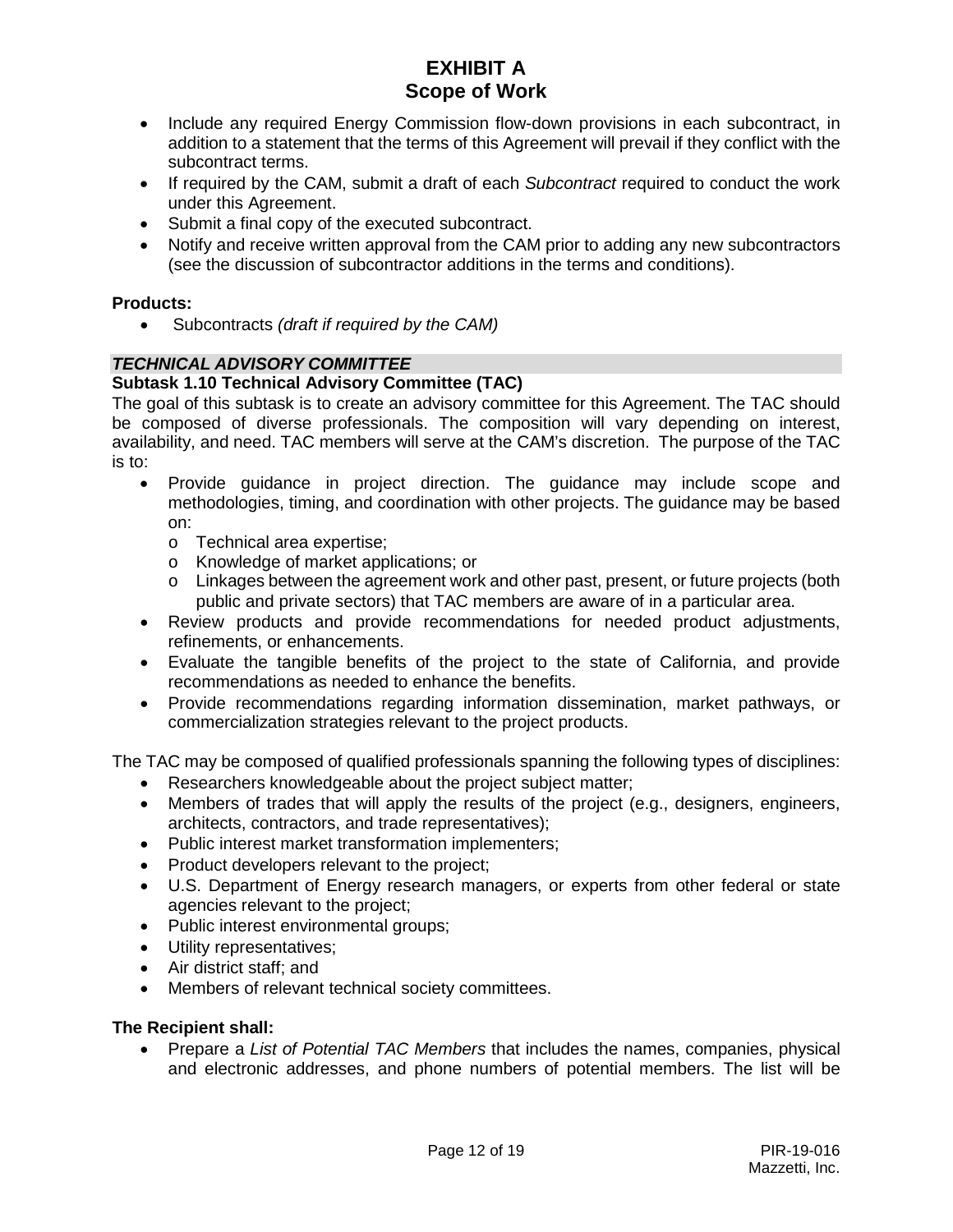discussed at the Kick-off meeting, and a schedule for recruiting members and holding the first TAC meeting will be developed.

- Recruit TAC members. Ensure that each individual understands member obligations and the TAC meeting schedule developed in subtask 1.11.
- Prepare a *List of TAC Members* once all TAC members have committed to serving on the TAC.
- Submit *Documentation of TAC Member Commitment* (such as Letters of Acceptance) from each TAC member.

## **Products:**

- List of Potential TAC Members
- List of TAC Members
- Documentation of TAC Member Commitment

## **Subtask 1.11 TAC Meetings**

The goal of this subtask is for the TAC to provide strategic guidance for the project by participating in regular meetings, which may be held via teleconference.

## **The Recipient shall:**

- Discuss the TAC meeting schedule with the CAM at the Kick-off meeting. Determine the number and location of meetings (in-person and via teleconference) in consultation with the CAM.
- Prepare a *TAC Meeting Schedule* that will be presented to the TAC members during recruiting. Revise the schedule after the first TAC meeting to incorporate meeting comments.
- Prepare a *TAC Meeting Agenda* and *TAC Meeting Back-up Materials* for each TAC meeting.
- Organize and lead TAC meetings in accordance with the TAC Meeting Schedule. Changes to the schedule must be pre-approved in writing by the CAM.
- Prepare *TAC Meeting Summaries* that include any recommended resolutions of major TAC issues.

# **The TAC shall:**

- Help set the project team's goals and contribute to the development and evaluation of its statement of proposed objectives as the project evolves.
- Provide a credible and objective sounding board on the wide range of technical and financial barriers and opportunities.
- Help identify key areas where the project has a competitive advantage, value proposition, or strength upon which to build.
- Advocate on behalf of the project in its effort to build partnerships, governmental support and relationships with a national spectrum of influential leaders.
- Ask probing questions that insure a long-term perspective on decision-making and progress toward the project's strategic goals.

## **Products:**

- TAC Meeting Schedule (draft and final)
- TAC Meeting Agendas (draft and final)
- TAC Meeting Back-up Materials
- TAC Meeting Summaries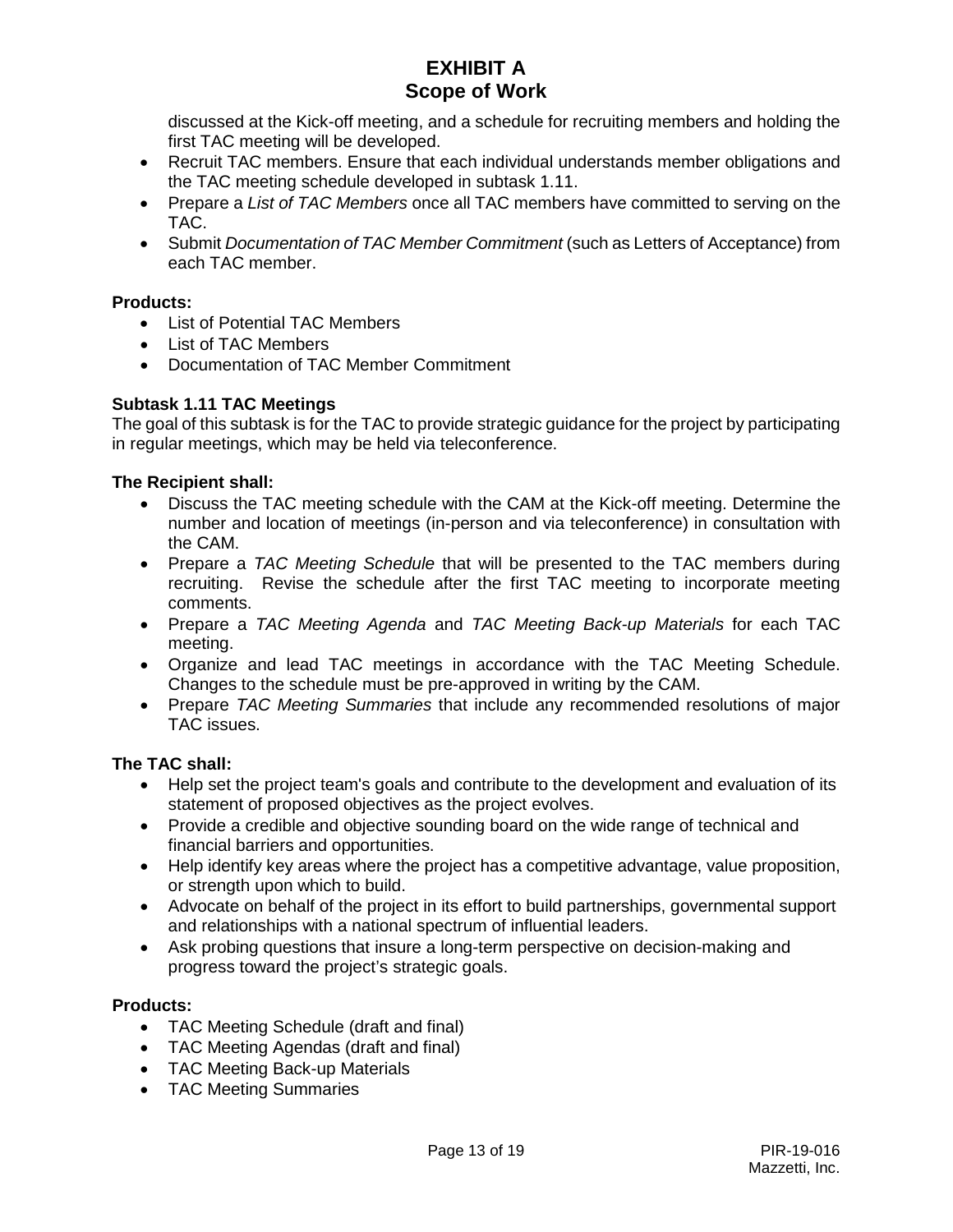## **IV. TECHNICAL TASKS**

#### **TASK 2: BUILD ONLINE PLATFORM FOR DECARBONIZING HEALTHCARE GUIDEBOOK**

The goal of this task is to build an online platform with mobile access that engages stakeholders in the development of the Guidebook during the term of this Project. Stakeholders may include hospital owners, operators, designers, architects, engineers, and state, local policymakers, and healthcare organizations. This online platform will become the Guidebook.

#### **The Recipient shall:**

- Develop *Online Platform* by means of website development and provide weblink and access credentials to the CAM. This is the platform that will become the Guidebook with later additions of content and development of the motivation program.
- Manage Online Platform throughout the duration of the project as content is added and updated through future Tasks and Workshops.
- Provide a *Briefing and Presentation on the Online Platform* to demonstrate the use and capabilities of the platform. As part of the presentation, include information on the number of users and contributors to the platform and information to demonstrate effectiveness of this engagement strategy.

#### **Product:**

- Online Platform (via live website link and access credentials)
- Briefing and Presentation on Online Platform

## **TASK 3: DEVELOP CONTENT FOR THE GUIDEBOOK**

The goals of this task are to collect, research, and evaluate technologies and their implementation in healthcare facilities and develop technology-based strategies as content for the Guidebook.

- Collect ideas for technology solutions, including, but not limited to, minimizing energy use with respect to reheat loads, heat pumps, heat recovery chillers, high temperature solar thermal water heating, hot and cold-water storage, and displacement ventilation, that may reduce natural gas consumption. Technology solution ideas will be collected from, without limitation:
	- Hospital engineers and designers;
	- Recipient's engineers;
	- Kaiser Permanente staff; and
	- Stakeholders in Workshop Series 1 (see Task 4).
	- Research and evaluate technologies, with input from, without limitation:
	- National laboratories;
	- Regulatory stakeholders, including: California Energy Commission (CEC) and Office of Statewide Health Planning and Development (OSHPD);
	- Recipient's engineers;
	- Hospital stakeholders, including, American Society for Health Care Engineering (ASHE), California Society of Hospital Engineering (CSHE)**,** Association of Medical Facility Professionals (AMFP), International Federation of Healthcare Engineering (IFHE);
	- Product vendors; and
	- Other stakeholders and users of the Guidebook.
- Research examples from past implementation projects that used these strategies.
- Prepare Outline of the Guidebook Contents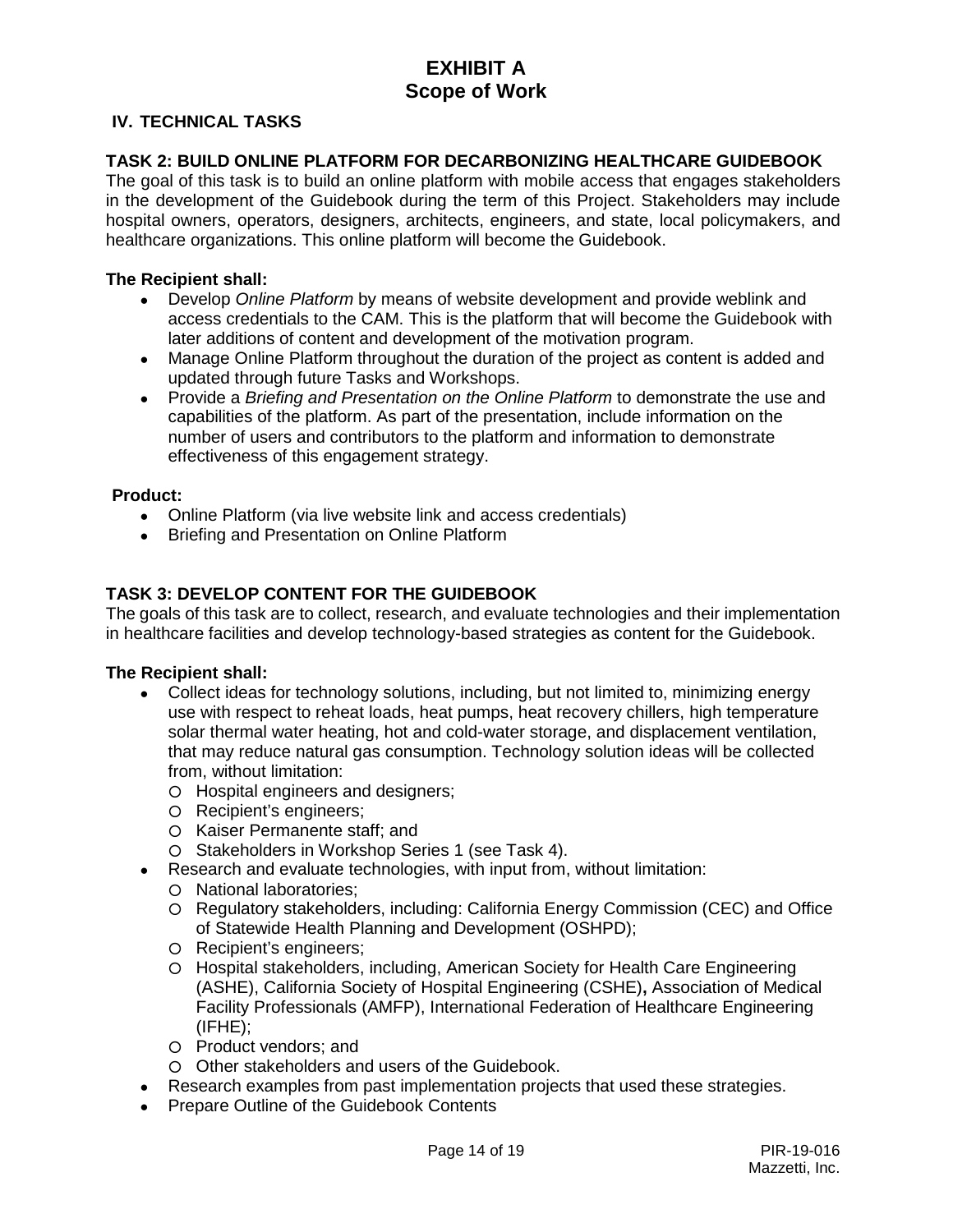- Develop Content for the Guidebook to encourage use of technologies that reduce consumption of natural gas in California hospitals. This Product will include a list of all researched technologies, evaluation criteria, input from regulatory and hospital stakeholders and engineers, past implementation results, and final technology recommendations for inclusion in the Guidebook.
- Curate continuous feedback on the Content of the Guidebook via the Guidebook Platform, to be included in the Technology/Knowledge Transfer Report in Task 9.

## **Product:**

- Outline of the Guidebook Contents (draft and final)
- Content for the Guidebook (draft and final)

# **TASK 4: ORGANIZE AND IMPLEMENT WORKSHOP SERIES 1**

The goals of this task are to (1) Determine barriers to reducing natural gas consumption in California hospitals; (2) Generate additional ideas for potential natural gas reduction technologies; and (3) Develop community engagement strategies to encourage use of the Guidebook.

## **The Recipient shall:**

- Organize two workshops: one in Northern California and one in Southern California.
- Publicize the workshops and the Guidebook to stakeholders via email invitations and in conjunction with CSHE and/or AMFP events.
- Develop a *Workshop Program Plan* for conducting the workshops and conduct two workshops
- Summarize results of both workshops and prepare a *Workshop Series 1 Summary Report*. This summary report will include barriers to reducing natural gas consumption in California hospitals, community-generated ideas on the Guidebook, and an engagement strategy to build community on the Guidebook.
- Prepare *CPR Report* #1 in accordance with Subtask 1.3 (CPR Meetings).
- Participate in the CPR Meeting.

## **Product:**

- Workshop Program Plan
- Workshop Series 1 Summary Report (draft and final)
- $\bullet$  CPR Report #1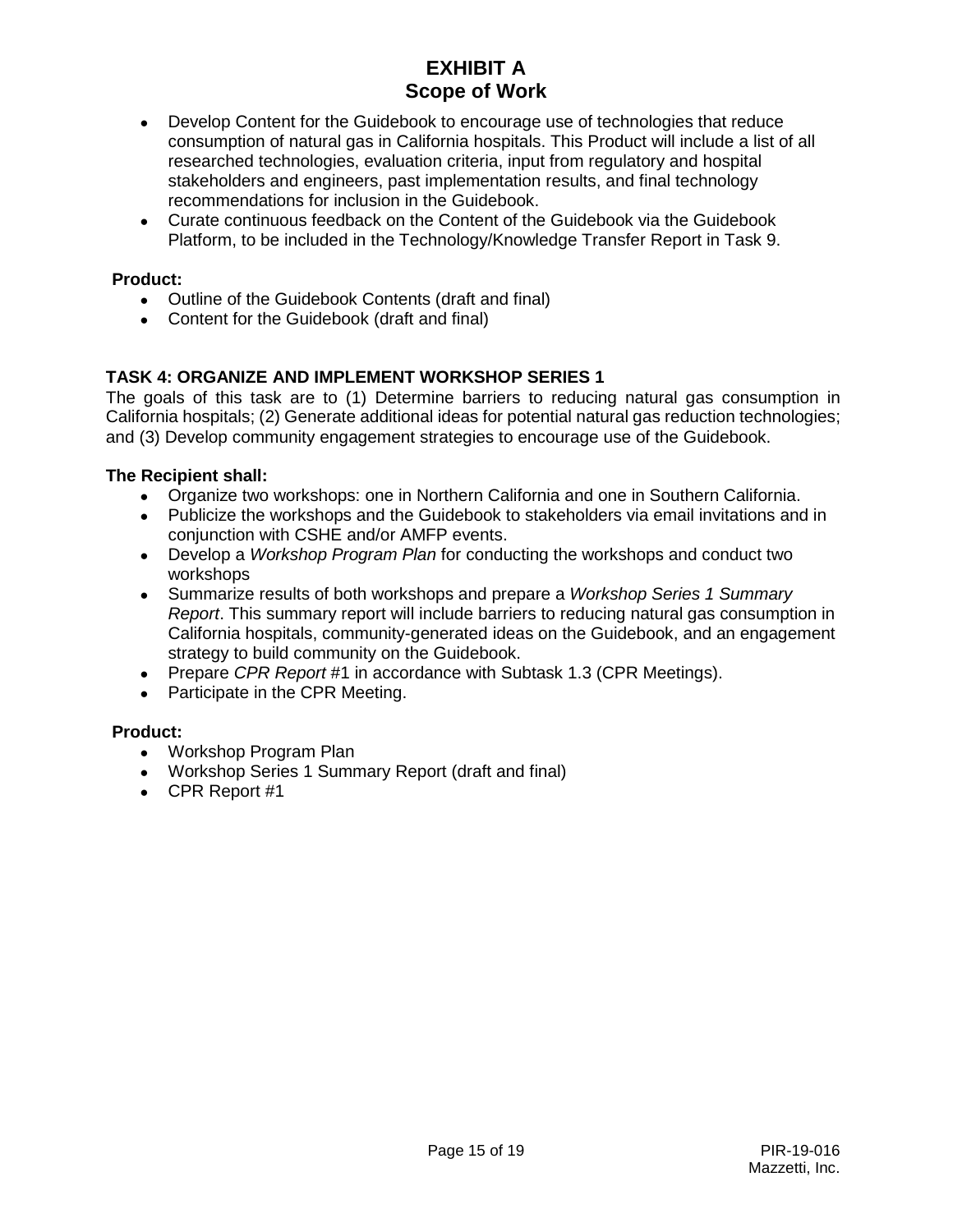## **TASK 5: ORGANIZE AND IMPLEMENT WORKSHOP SERIES 2**

The goals of this task are to (1) Educate stakeholders on strategies to reduce natural gas consumption in hospitals; and (2) Design motivation programs to encourage the implementation of these strategies over time.

#### **The Recipient shall:**

- Organize two Workshops: one in Northern California and one in Southern California.
- Publicize the workshops.
- Develop a *Workshop Program Plan* to include the purpose, desired outcome and agenda, and manner of conducting the two Workshops.
- Develop a *Program Implementation Report* detailing how the recommended motivation program will encourage Hospitals to implement the Guidebook's strategies based on feedback from the two workshops.
- Prepare *CPR Report* #2 in accordance with Subtask 1.3 (CPR Meetings).
- Participate in the CPR Meeting.

#### **Product:**

- Workshop Program Plan
- Program Implementation Report (draft and final)
- $\bullet$  CPR Report #2

## **TASK 6: LAUNCH AND IMPLEMENT MOTIVATION PROGRAMS FOR GUIDEBOOK**

The goals of this task are to launch and implement an ongoing motivation program as a component of the Guidebook to encourage hospitals to implement energy efficiency and energy savings measures.

#### **The Recipient shall:**

- Develop the necessary materials and tools to support the launch of the ongoing motivation program. Examples of such materials and tools include, without limitation, financial incentive plans and carbon calculators.
- Collaborate with organizations, which may include, without limitation, CEC, OSHPD, ASHE, CSHE, AMFP, IFHE, and California utilities, to finalize design and launch *Ongoing Motivation Program.* The ongoing motivation program will be delivered via live website link and access credentials which will be provided to the CAM. The Ongoing Motivation Program is a component of the Guidebook and will be designed to encourage hospitals to implement the Guidebook's strategies.
- Provide to the CEC a *Briefing and Presentation on the Ongoing Motivation Program* to demonstrate the materials and tools developed to support the launch of the ongoing motivation program. As part of the presentation/briefing, include information on number of users and downloads, and information to demonstrate effectiveness of the motivation program.
- Prepare *CPR Report* #3 in accordance with Subtask 1.3 (CPR Meetings).
- Participate in the CPR Meeting.

#### **Product:**

- Ongoing Motivation Program (via live website link and access credentials)
- Briefing and Presentation on the Ongoing Motivation Program
- $\bullet$  CPR Report #3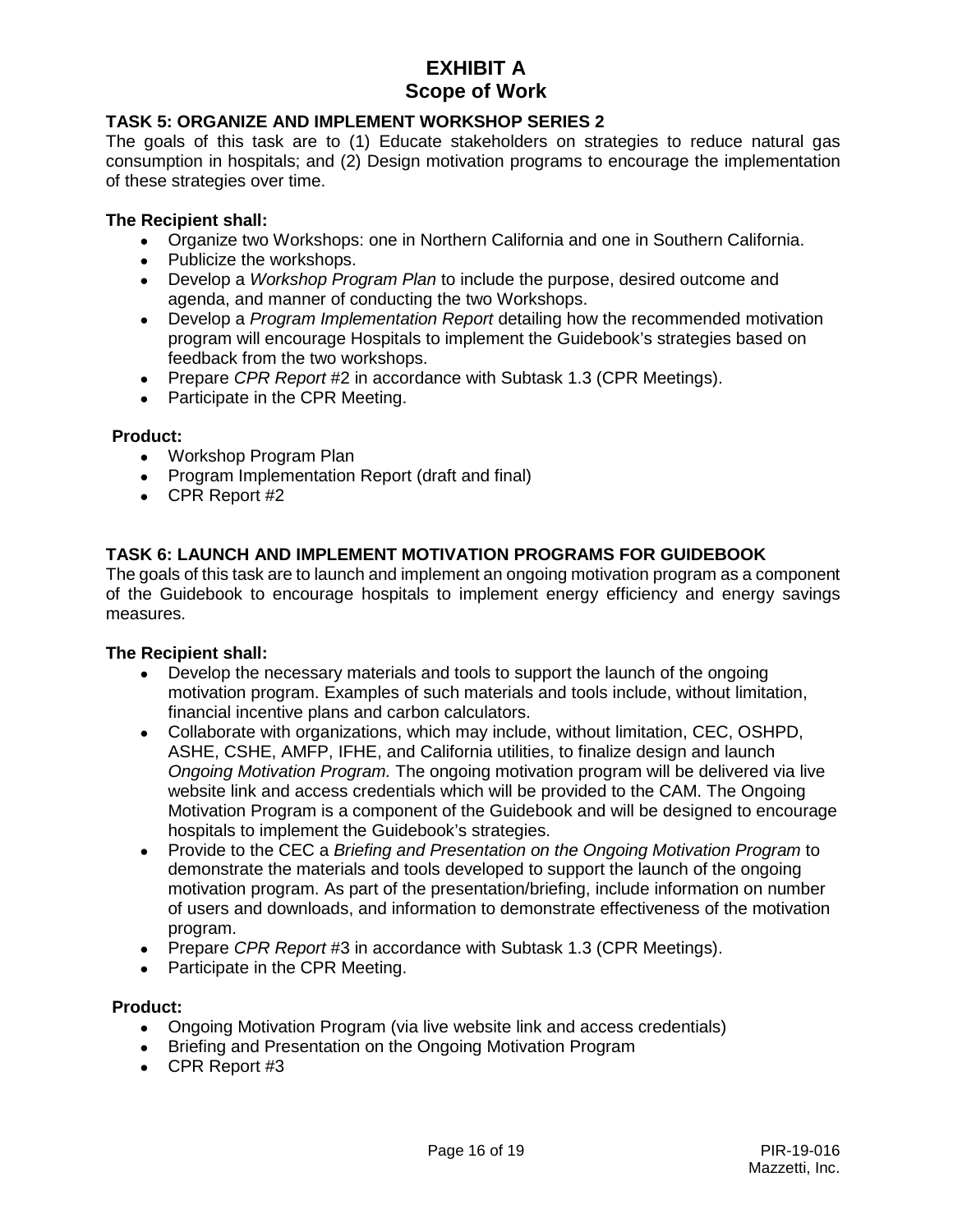# **TASK 7: DELIVER DECARBONIZING HEALTHCARE GUIDEBOOK**

The goals of this task are to (1) Deliver a hardcopy of the Guidebook to the CEC; and (2) Complete the Guidebook platform with engagement and motivation programs in place for the continued management of the Guidebook after the grant agreement term ends.

#### **The Recipient shall:**

- Develop a *Hardcopy of the Guidebook* to include the results of the findings and work from Tasks 2-6
- Complete the Online Guidebook Platform.
- Deliver *Online Guidebook Platform Documentation and Access Credentials* to CEC and in consultation with the CAM, determine how updates to the platform will be handled after the end of CEC grant agreement.
- Prepare *CPR Report #4* in accordance with Subtask 1.3 (CPR Meetings).
- Participate in the CPR Meeting.

#### **Product:**

- Hardcopy of the Guidebook (draft and final)
- Online Guidebook Platform Documentation and Access Credentials
- $\bullet$  CPR Report #4

## **TASK 8: EVALUATION OF PROJECT BENEFITS**

The goal of this task is to report the benefits resulting from this project.

- Complete three Project Benefits Questionnaires that correspond to three main intervals in the Agreement: (1) *Kick-off Meeting Benefits Questionnaire*; (2) *Mid-term Benefits Questionnaire*; and (3) *Final Meeting Benefits Questionnaire*.
- Provide all key assumptions used to estimate projected benefits, including targeted market sector (e.g., population and geographic location), projected market penetration, baseline and projected energy use and cost, operating conditions, and emission reduction calculations. Examples of information that may be requested in the questionnaires include:
	- o For Product Development Projects and Project Demonstrations:
		- Published documents, including date, title, and periodical name.
		- Estimated or actual energy and cost savings, and estimated statewide energy savings once market potential has been realized. Identify all assumptions used in the estimates.
		- Greenhouse gas and criteria emissions reductions.
		- Other non-energy benefits such as reliability, public safety, lower operational cost, environmental improvement, indoor environmental quality, and societal benefits.
		- Data on potential job creation, market potential, economic development, and increased state revenue as a result of the project.
		- A discussion of project product downloads from websites, and publications in technical journals.
		- A comparison of project expectations and performance. Discuss whether the goals and objectives of the Agreement have been met and what improvements are needed, if any.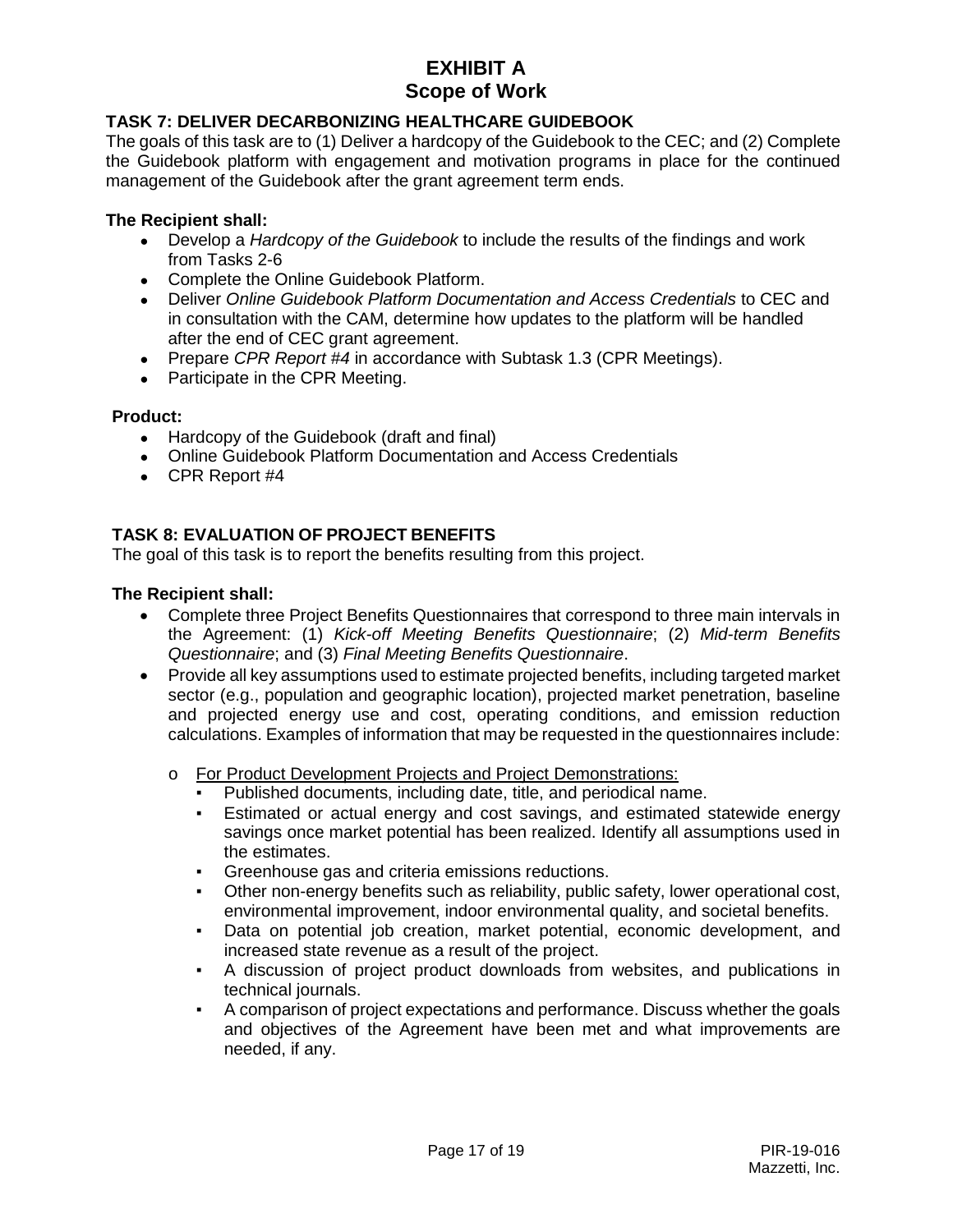- **-** Additional Information for Product Development Projects:
	- $\checkmark$  Outcome of product development efforts, such copyrights and license agreements.
	- $\checkmark$  Units sold or projected to be sold in California and outside of California.
	- $\checkmark$  Total annual sales or projected annual sales (in dollars) of products developed under the Agreement.
	- $\checkmark$  Investment dollars/follow-on private funding as a result of Energy Commission funding.
	- $\checkmark$  Patent numbers and applications, along with dates and brief descriptions.
- Additional Information for Product Demonstrations:
	- $\overline{v}$  Outcome of demonstrations and status of technology.
	- $\checkmark$  Number of similar installations.
	- $\checkmark$  Jobs created/retained as a result of the Agreement.
- o For Information/Tools and Other Research Studies:
	- Outcome of project.
	- Published documents, including date, title, and periodical name.
	- A discussion of policy development. State if the project has been cited in government policy publications or technical journals, or has been used to inform regulatory bodies.
	- The number of website downloads.
	- An estimate of how the project information has affected energy use and cost, or have resulted in other non-energy benefits.
	- **EXECT** An estimate of energy and non-energy benefits.
	- Data on potential job creation, market potential, economic development, and increased state revenue as a result of project.
	- A discussion of project product downloads from websites, and publications in technical journals.
	- A comparison of project expectations and performance. Discuss whether the goals and objectives of the Agreement have been met and what improvements are needed, if any.
- Respond to CAM questions regarding responses to the questionnaires.

The Energy Commission may send the Recipient similar questionnaires after the Agreement term ends. Responses to these questionnaires will be voluntary.

## **Products:**

- Kick-off Meeting Benefits Questionnaire
- Mid-term Benefits Questionnaire
- Final Meeting Benefits Questionnaire

## **TASK 9: TECHNOLOGY/KNOWLEDGE TRANSFER ACTIVITIES**

The goal of this task is to develop a plan to make the knowledge gained, experimental results, and lessons learned available to the public and key decision makers.

- Prepare an *Initial Fact Sheet* at start of the project that describes the project. Use the format provided by the CAM.
- Prepare a *Final Project Fact Sheet* at the project's conclusion that discusses results. Use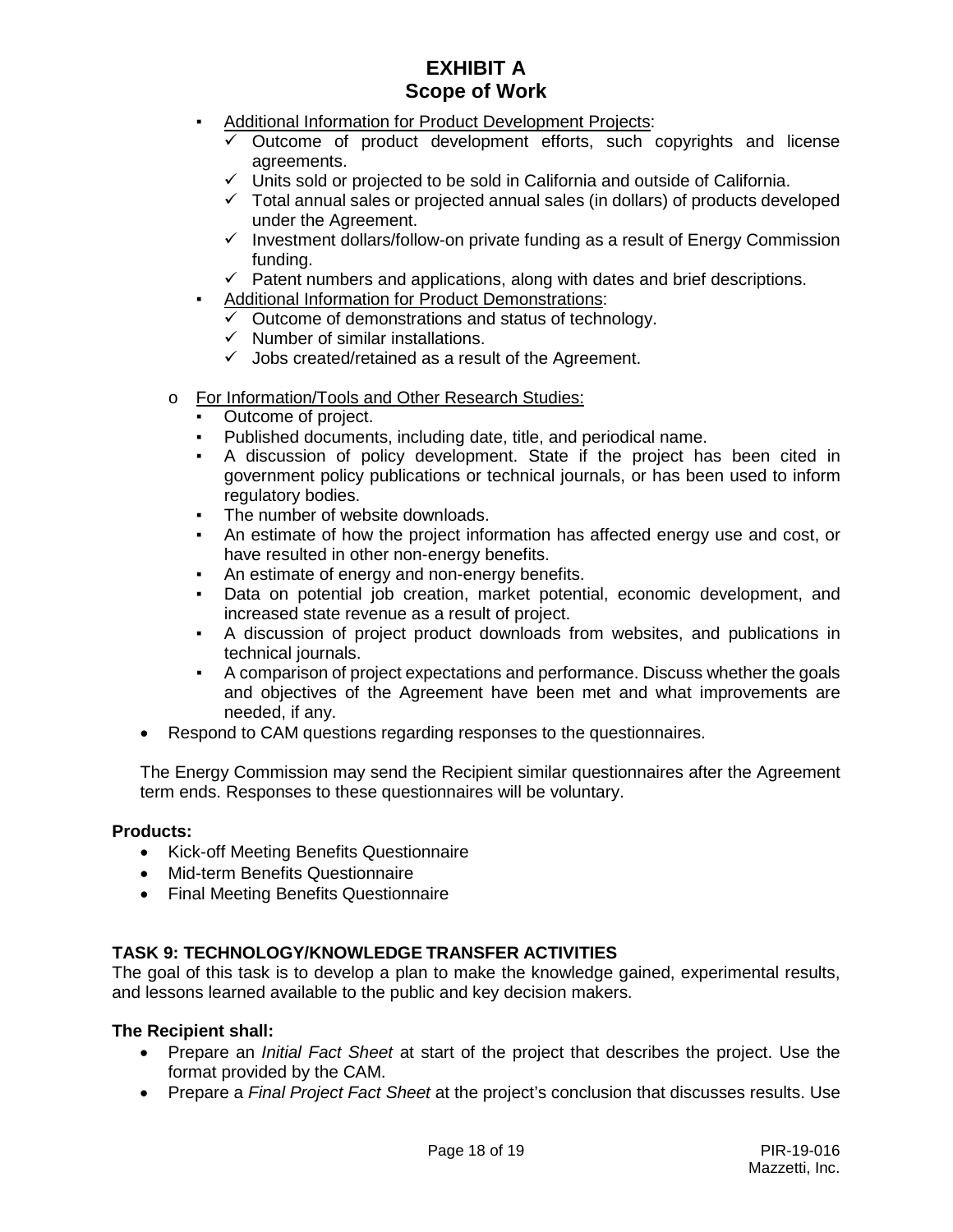the format provided by the CAM.

- Prepare a *Technology/Knowledge Transfer Plan* that includes:
	- o An explanation of how the knowledge gained from the project will be made available to the public, including the targeted market sector and potential outreach to end users, utilities, regulatory agencies, and others.
	- o A description of the intended use(s) for and users of the project results.
	- o Published documents, including date, title, and periodical name.
	- o Copies of documents, fact sheets, journal articles, press releases, and other documents prepared for public dissemination. These documents must include the Legal Notice required in the terms and conditions. Indicate where and when the documents were disseminated.
	- o A discussion of policy development. State if project has been or will be cited in government policy publications or used to inform regulatory bodies.
	- o The number of website downloads or public requests for project results.
	- o Additional areas as determined by the CAM.
- Conduct technology transfer activities in accordance with the Technology/Knowledge Transfer Plan. These activities will be reported in the Progress Reports.
- When directed by the CAM, develop *Presentation Materials* for an Energy Commissionsponsored conference/workshop(s) on the project.
- When directed by the CAM, participate in annual EPIC symposium(s) sponsored by the California Energy Commission.
- Provide at least (6) six *High Quality Digital Photographs* (minimum resolution of 1300x500 pixels in landscape ratio) of pre and post technology installation at the project sites or related project photographs.
- Prepare a *Technology/Knowledge Transfer Report* on technology transfer activities conducted during the project.

## **Products:**

- Initial Fact Sheet (draft and final)
- Final Project Fact Sheet (draft and final)
- Presentation Materials (draft and final)
- High Quality Digital Photographs
- Technology/Knowledge Transfer Plan (draft and final)
- Technology/Knowledge Transfer Report (draft and final)

## **V. PROJECT SCHEDULE**

Please see the attached Excel spreadsheet.